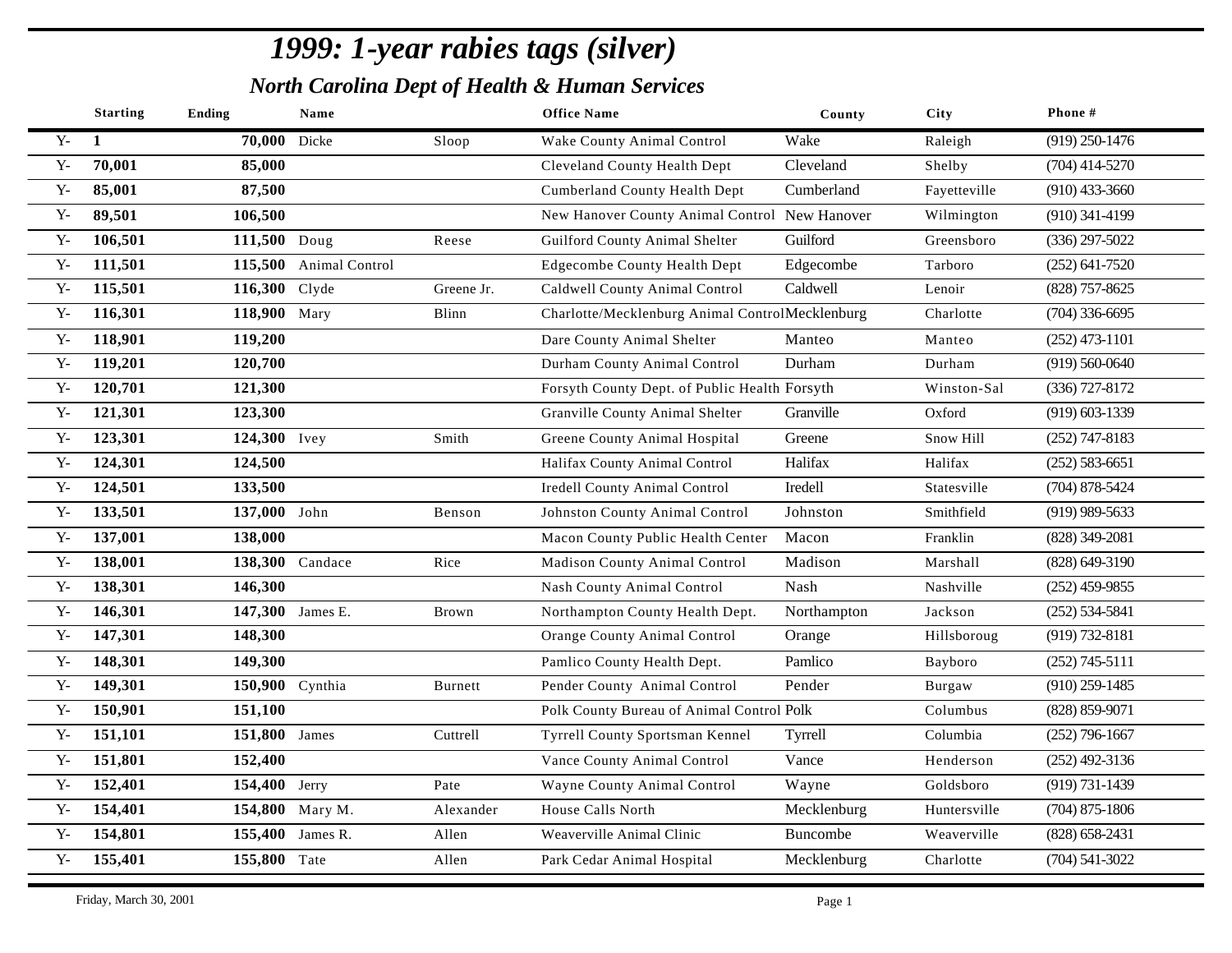|              | <b>Starting</b> | <b>Ending</b>    | Name                |                | <b>Office Name</b>                           | County       | <b>City</b>    | Phone#             |
|--------------|-----------------|------------------|---------------------|----------------|----------------------------------------------|--------------|----------------|--------------------|
| $Y -$        | 155,801         | 156,000 Regina   |                     | Allred         | Allred's Mobile Veterinary Clinic            | Yadkin       | Yadkinville    | $(336) 682 - 7101$ |
| ${\bf Y}$ -  | 156,001         | 156,200 Frank    |                     | Ansede         | Animal HealthCare Hospital of Monroe Union   |              | Gastonia       | $(704)$ 824-2674   |
| $Y -$        | 156,201         | 158,000 Alan B.  |                     | Anton          | Healthy Petz Veterinary Clinic               | <b>Burke</b> | Morganton      | $(828)$ 437-4524   |
| $Y -$        | 158,001         |                  | 159,200 Katherine   | Armstrong      | Monroe Animal Hospital                       | Union        | Monroe         | $(704)$ 289-5242   |
| $Y -$        | 159,201         |                  | 160,200 James O.    | Arnold         | Harmony Heights Animal Hospital              | Yadkin       | Yadkinville    | $(336)$ 679-8818   |
| $Y -$        | 160,201         | 160,700 Jenny    |                     | Artman         | All Pet Care Clinic                          | Mecklenburg  | Pineville      | $(704)$ 542-8339   |
| $Y -$        | 160,701         |                  | 164,200 Ralph C.    | Ashley         | Lexington Veterinary Hospital                | Davidson     | Lexington      | $(336)$ 249-3991   |
| $Y -$        | 164,201         | 166,200 Tim      |                     | Barker         | Central Animal Hospital                      | Rockingham   | Eden           | $(336) 623 - 9191$ |
| $Y -$        | 166,201         | 167,000 Mitch    |                     | <b>Barnes</b>  | Topsail Animal Hospital                      | Pender       | Hampstead      | $(910)$ 270-4401   |
| $Y -$        | 167,001         |                  | 167,800 William A.  | Beck           | Independence Veterinary Clinic               | Mecklenburg  | Charlotte      | $(704)$ 841-1313   |
| $Y -$        | 167,801         |                  | 170,400 James Lee   | Beckworth      | Ashe Animal Clinic                           | Ashe         | Jefferson      | $(336)$ 246-2341   |
| $Y -$        | 170,401         | 171,200 Rick     |                     | Beldegreen     | Newell Hickory Animal Hospital               | Mecklenburg  | Charlotte      | $(704)$ 596-0101   |
| $Y -$        | 171,201         | 173,200 Guy      |                     | Beretich       | Cape Fear Valley Animal Hospital             | Harnett      | Dunn           | $(910) 892 - 3540$ |
| $Y -$        | 173,201         | 175,200 John     |                     | Bianco         | Quail Roost Veterinary Hospital              | Durham       | Rougemont      | $(919)$ 471-4103   |
| $Y -$        | 175,201         |                  | 176,200 David R.    | <b>Bird</b>    | Morehead Animal Hospital                     | Carteret     | Morehead Ci    | $(252)$ 726-0181   |
| $Y -$        | 176,201         |                  | 176,700 Kathleen M. | <b>Bissell</b> | Charlotte Cat Clinic                         | Mecklenburg  | Charlotte      | $(704)$ 375-7558   |
| $Y -$        | 176,701         | 177,300 Julia R. |                     | Black          | North Wayne Animal Hospital                  | Wayne        | Pikeville      | $(919)$ 242-6044   |
| $Y -$        | 177,301         |                  | 177,700 Jerry M.    | <b>Boles</b>   | Carmel Animal Hospital                       | Mecklenburg  | Charlotte      | $(704)$ 541-0043   |
| $Y -$        | 177,701         |                  | 178,700 John M.     | Booker         | Johnston Animal Hospital                     | Johnston     | Smithfield     | $(919)$ 934-3511   |
| $Y -$        | 178,701         |                  | 178,900 Susan K.    | Booker         | Fullwood Animal Hospital                     | Mecklenburg  | Matthews       | $(704)$ 847-2400   |
| $Y -$        | 178,901         | 179,900 Gary T.  |                     | <b>Boston</b>  | Countryside Pet Hospital                     | Catawba      | Conover        | $(828)$ 465-7387   |
| $Y -$        | 179,901         | 180,500 Zane C.  |                     | Bowles         | <b>Stanly Animal Clinic</b>                  | Stanly       | Albemarle      | $(704)$ 982-8611   |
| ${\bf Y}$    | 180,501         |                  | 180,700 Diana L.    | Bowman         | Iredell Companion Animal Hospital PC Iredell |              | Statesville    | $(704)$ 872-4090   |
| $Y -$        | 180,701         | 180,900 Jim      |                     | Boyd           | c/o K. Smith Craven Co. Animal Contr Craven  |              | New Bern       | $(252)$ 447-4018   |
| $Y -$        | 180,901         | 181,100 Karen    |                     | <b>Bradler</b> | Animal House Calls                           | New Hanover  | Wilmington     | $(910) 686 - 4806$ |
| $\mathbf{Y}$ | 181,101         | 181,300 Mike     |                     | <b>Bridges</b> |                                              | Cleveland    | Grover         | $(704)$ 937-3300   |
| $Y -$        | 181,301         | 181,700 Clyde    |                     | <b>Brooks</b>  | Mountain View Veterinary Hospital            | Transylvania | <b>Brevard</b> | (828) 884-4775     |
| $\mathbf{Y}$ | 181,701         | 183,300 D.E.     |                     | <b>Brooks</b>  | Pembroke Veterinary Hospital                 | Robeson      | Pembroke       | $(910)$ 521-3431   |
| $Y -$        | 183,301         | 183,500 Kim      |                     | Browning       | New Hope Animal HealthCare Hospital Gaston   |              | Gastonia       | $(704)$ 824-2674   |
| ${\bf Y}$ -  | 183,501         | 184,500 Robert   |                     | Browning       | Cherryville Animal Hospital, PA              | Gaston       | Cherryville    | $(704)$ 435-5475   |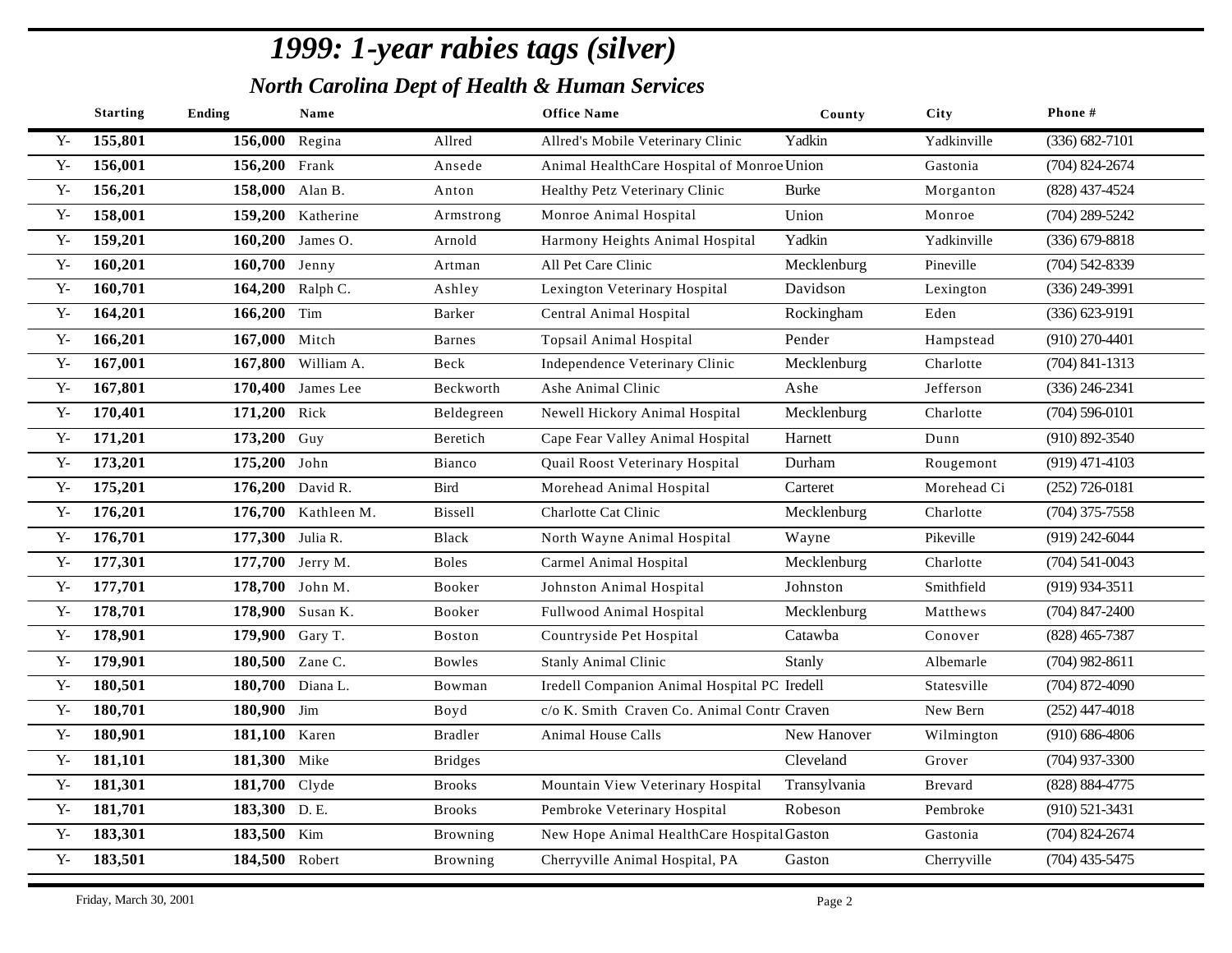|              | <b>Starting</b> | <b>Ending</b>    | Name               |                  | <b>Office Name</b>                   | County          | City          | Phone#             |
|--------------|-----------------|------------------|--------------------|------------------|--------------------------------------|-----------------|---------------|--------------------|
| $Y -$        | 184,501         | 184,700 Joanne   |                    | <b>Bryla</b>     | China Grove Animal Hospital          | Rowan           | China Grove   | $(704)$ 857-1017   |
| $\mathbf{Y}$ | 184,701         |                  | 185,500 George P.  | Bullock          | <b>Bullock Animal Clinic</b>         | Craven          | New Bern      | $(252)$ 637-6161   |
| $Y -$        | 185,501         |                  | 186,100 Paula K.   | Bullock          | Greenwood Veterinary Hospital        | Durham          | Durham        | $(919)$ 544-8297   |
| $Y -$        | 186,101         | 187,300 Jeff     |                    | <b>Burroughs</b> | Columbus Veterinary Hospital         | Columbus        | Cerro Gordo   | $(910) 654-6952$   |
| $Y -$        | 187,301         | 188,300 Donald   |                    | Campbell         | Animal Care Center of New Bern       | Craven          | New Bern      | $(252) 636 - 5040$ |
| $Y -$        | 188,301         |                  | 189,300 Donald F.  | Campbell         | Craven Animal Hospital               | Craven          | New Bern      | $(252)$ 637-4541   |
| $Y -$        | 189,301         | 189,800 Beverly  |                    | Cannady          | Little Mountain Veterinary Clinic    | Catawba         | Denver        | (828) 489-2444     |
| $Y -$        | 189,801         | 190,800 William  |                    | Caudle           | Caudle Veterinary Hospital           | Mecklenburg     | Charlotte     | $(704)$ 332-2197   |
| $Y -$        | 190,801         | 191,800 William  |                    | Caudle           | <b>Plantation Animal Clinic</b>      | Mecklenburg     | Matthews      | $(704)$ 841-2225   |
| $Y -$        | 191,801         | 194,800 Richard  |                    | Coe, Jr.         | Animal Medical Hospital              | Mecklenburg     | Charlotte     | $(704)$ 334-4684   |
| $Y -$        | 194,801         |                  | 195,800 L. Kathryn | Combs            | Lewis Veterinary Clinic              | Robeson         | Lumberton     | $(910)$ 735-5562   |
| $Y -$        | 195,801         | 198,800 Larry D. |                    | Cooper           | Pasquotank Animal Hospital           | Pasquotank      | Elizabeth Cit | $(252)$ 264-3371   |
| $Y -$        | 198,801         | 199,100 William  |                    | Cooper           | St. Francis Hospital for Animals     | Mecklenburg     | Charlotte     | $(704)$ 527-2030   |
| $\mathbf{Y}$ | 199,101         | 199,300 Stan     |                    | Corbin           | Pleasant Garden Veterinary Hospital  | Guilford        | Greensboro    | $(336) 676 - 8387$ |
| $Y -$        | 199,301         | 199,700 Carl     |                    | Cornell          | Sardis Animal Clinic                 | Mecklenburg     | Charlotte     | $(704)$ 847-4796   |
| $Y -$        | 199,701         | 201,100 John G.  |                    | Cranford         | Peachtree Veterinary Hospital        | Cherokee        | Murphy        | (828) 837-2396     |
| $Y -$        | 201,101         |                  | 201,300 George B.  | Creed            | Crossroads Animal Hospital PA        | Gaston          | Dallas        | $(704)$ 922-7607   |
| $Y -$        | 201,301         | 202,300 S.J.     |                    | Dalrymple        | Oak Grove Animal Hospital            | Durham          | Durham        | $(919) 598 - 0001$ |
| $\mathbf{Y}$ | 202,301         |                  | 203,100 G. Odell   | Dalton, Jr.      | Central Animal Hospital              | Cumberland      | Fayetteville  | $(910)$ 484-5104   |
| $Y -$        | 203,101         |                  | 206,100 Craig T.   | Darkow           | Tar River Animal Hospital            | <b>Beaufort</b> | Washington    | $(252)$ 946-2417   |
| $Y -$        | 206,101         |                  | 207,600 George D.  | Davis, III       | Franklin Animal Clinic               | Franklin        | Louisburg     | $(919)$ 496-2638   |
| $Y -$        | 207,601         |                  | 207,800 Laurel M.  | Davis            | Asheville Veterinary House Calls (r) | Buncombe        | Asheville     | (828) 254-2221     |
| $Y -$        | 207,801         |                  | 210,800 Martha S.  | Davis            | Monroe Road Animal                   | Mecklenburg     | Charlotte     | $(704)$ 333-3336   |
| $Y -$        | 210,801         | 211,800 John     |                    | Debord           | Twin Oaks Veterinary Hospital        | Alleghany       | Sparta        | (336) 372-8744     |
| $Y -$        | 211,801         |                  | 213,000 Michael    | Deese            | <b>Baird Animal Hospital</b>         | Robeson         | Lumberton     | $(910)$ 739-4998   |
| $Y -$        | 213,001         | 213,400 Wally    |                    | Diehl            | Legion Road Animal Clinic            | Orange          | Chapel Hill   | $(919)$ 933-3331   |
| $Y -$        | 213,401         | 214,600 Wally    |                    | Diehl            | Timberlyne Animal Clinic             | Orange          | Chapel Hill   | $(919)$ 968-3047   |
| $Y -$        | 214,601         |                  | 216,100 Kenneth M. | Dills            | Triangle Veterinary Hospital         | Durham          | Durham        | $(919)$ 489-2391   |
| $Y -$        | 216,101         | 218,100 Allan    |                    | Dozier           | Hickory Grove Animal Hospital        | Mecklenburg     | Charlotte     | $(704)$ 563-5858   |
| $Y -$        | 218,101         | 219,100 Doug     |                    | Elledge          | Redwood Animal Hospital, PA          | Buncombe        | Asheville     | $(828)$ 298-1846   |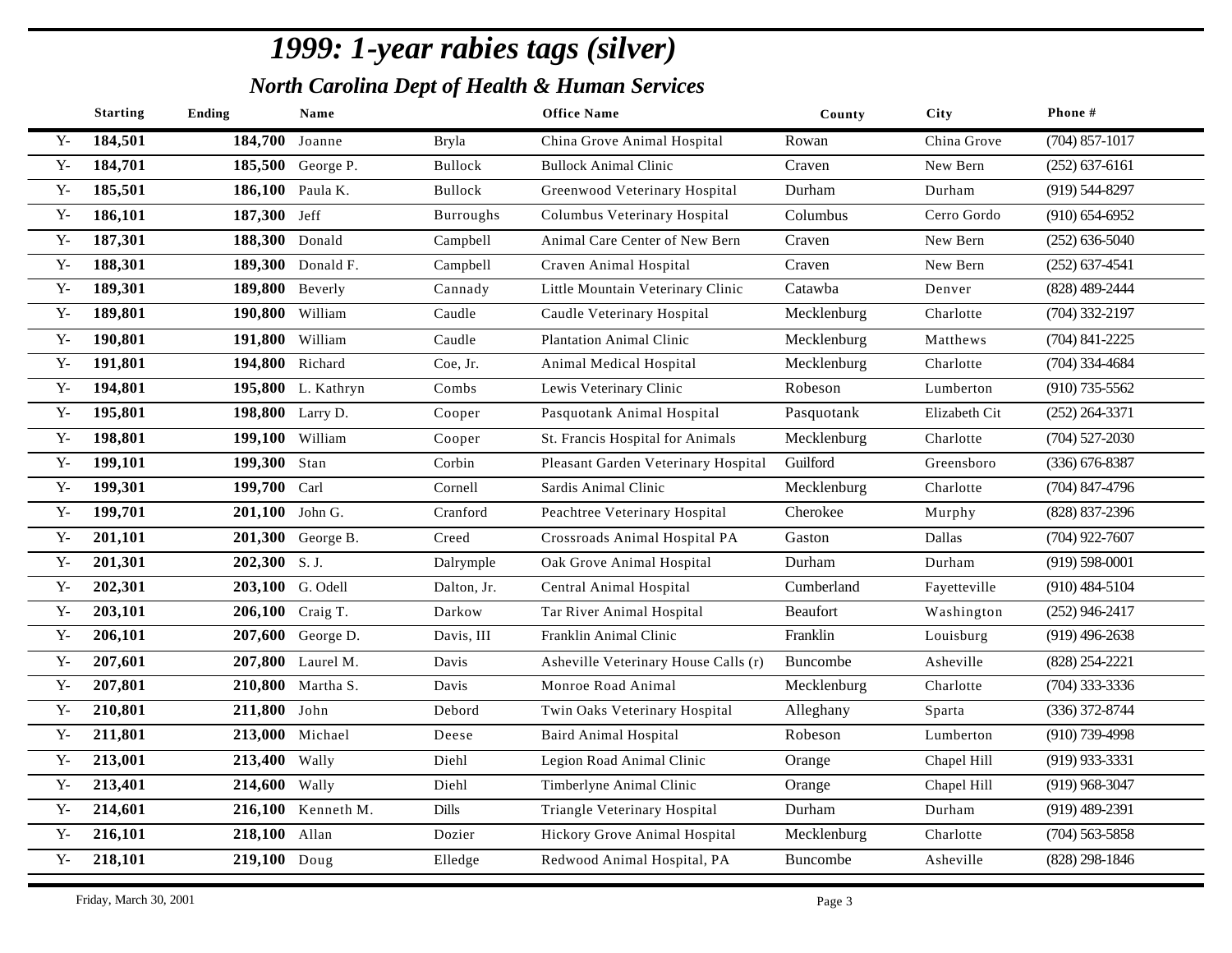|                | <b>Starting</b> | <b>Ending</b>   | Name                |             | <b>Office Name</b>                               | County        | <b>City</b>          | Phone #            |
|----------------|-----------------|-----------------|---------------------|-------------|--------------------------------------------------|---------------|----------------------|--------------------|
| $Y -$          | 219,101         | 219,300         | Mark                | Epstein     | Forestbrook Animal Healthcare Hospit Gaston      |               | Gastonia             | $(704)$ 867-8318   |
| $\mathbf{Y}$ - | 219,301         | 219,700 Barbara |                     | Farmer      | Linville Animal Hospital                         | Avery         | Linville             | (828) 733-0672     |
| ${\bf Y}$      | 219,701         |                 | 219,900 Margaret    | Federhart   | Whispering Waters Animal Clinic                  | Watauga       | <b>Blowing Roc</b>   | $(828)$ 295-9181   |
| ${\bf Y}$      | 219,901         | 220,100 Randy   |                     | Fisher      | Veterinary House Calls of Hickory                | Catawba       | Hickory              | (828) 315-1998     |
| ${\bf Y}$      | 220,101         |                 | 221,600 Earnest L.  | Forbes      | Anson Animal Hospital                            | Anson         | Wadesboro            | $(704) 694 - 4444$ |
| ${\bf Y}$      | 221,601         |                 | 224,200 Stephen E.  | Foster      | Foster Animal Hospital, PA                       | Cabarrus      | Concord              | $(704) 786 - 0104$ |
| ${\bf Y}$      | 224,201         | 226,200 Joel L. |                     | Fox         | Abri Veterinary Hospital                         | Forsyth       | Winston-Sal          | $(336) 785 - 9228$ |
| ${\bf Y}$      | 226,201         |                 | 227,600 Charles E.  | Franklin    | Academy Animal Hospital, PA                      | Onslow        | Jacksonville         | $(910)$ 353-3131   |
| ${\bf Y}$      | 227,601         | 228,000 Paul    |                     | Freer       | Freer Animal Hospital                            | Surry         | Mt. Airy             | $(336) 786 - 5197$ |
| $Y -$          | 228,001         |                 | 229,000 Glenn D.    | Baron       | <b>Matthews Animal Clinic</b>                    | Mecklenburg   | Matthews             | $(704)$ 847-9856   |
| ${\bf Y}$ -    | 229,001         |                 | 230,000 Donald L.   | Fuller      | <b>Caswell Veterinary Service</b>                | Caswell       | Yanceyville          | $(336) 694 - 6321$ |
| $Y -$          | 230,001         | 230,100 J.A.    |                     | Gardner     | Large Animal Medicine & Surgery                  | Rowan         | Salisbury            | $(704)$ 637-0546   |
| $Y -$          | 230,101         |                 | 231,100 Debra L.    | Garing      | Elkin Veterinary Clinic                          | Wilkes        | Elkin                | $(336)$ 835-1853   |
| ${\bf Y}$ -    | 231,101         | 231,500 Kim D.  |                     | Gemeinhardt | Latitude 36 Mobile Vet. Services                 | <b>Stokes</b> | Germanton            | $(336) 593 - 5422$ |
| $Y -$          | 231,501         |                 | 231,900 Barry T.    | George      | Archdale Animal Hospital                         | Mecklenburg   | Charlotte            | $(704)$ 522-2333   |
| $\mathbf{Y}$   | 231,901         | 233,900 Janet   |                     | Gerardot    | Mint Hill Animal Clinic                          | Mecklenburg   | Charlotte            | $(704) 545 - 3422$ |
| $\mathbf{Y}$   | 233,901         | 234,300         | James B.            | Gill        | Wilkinson Animal Hospital                        | Gaston        | Lowell               | $(704)$ 824-9876   |
| ${\bf Y}$      | 234,301         |                 | 235,300 Denise R.   | Glander     | Lake Hickory Veterinary Hospital                 | Caldwell      | <b>Granite Falls</b> | $(828)$ 396-7002   |
| ${\bf Y}$      | 235,301         |                 | 236,300 Robert Lee  | Glenn       | Indian Trail Animal Hospital                     | Union         | <b>Indian Trail</b>  | $(704)$ 821-7040   |
| ${\bf Y}$      | 236,301         | 236,600 Robert  |                     | Gochnauer   | Large Animal Clinic                              | Mecklenburg   | Cornelius            | $(704)$ 895-8820   |
| $\mathbf{Y}$   | 236,601         | 238,200         | Elyse               | Goldman     | Tar River Veterinary Hospital                    | Franklin      | Franklinton          | $(919)$ 494-5500   |
| ${\bf Y}$      | 238,201         |                 | 239,200 Alfred Mark | Green       | Mallard Creek Animal Hospital                    | Mecklenburg   | Charlotte            | $(704)$ 598-6525   |
| ${\bf Y}$      | 239,201         |                 | 240,200 Benjamin L. | Greene      | McDowell Veterinary Clinic                       | McDowell      | Marion               | $(828) 652 - 8471$ |
| $Y -$          | 240,201         | 242,400         | Olivia              | Guzman      | X-way Road Animal Hospital                       | Scotland      | Laurinburg           | $(910)$ 276-5300   |
| $Y -$          | 242,401         | 243,400 Don H.  |                     | Gwynn       | West Hills Veterinary Center                     | Vance         | Henderson            | $(252)$ 438-7163   |
| $Y -$          | 243,401         |                 | 244,000 J. Royce    | Hagaman     | Hagaman Animal Hospital, Inc.                    | Mecklenburg   | Charlotte            | $(704)$ 523-3457   |
| $Y -$          | 244,001         |                 | 244,200 Mark W.     | Hamrick     | Lexington Large Animal                           | Davidson      | Lexington            | $(336)$ 787-4901   |
| $Y -$          | 244,201         |                 | 244,600 Robert S.   | Hanes, Jr.  | Davis Lake Animal Hospital                       | Mecklenburg   | Charlotte            | $(704)$ 599-0405   |
| ${\bf Y}$      | 244,601         |                 | 245,000 Richard W.  | Hawkins     | Colony Park Animal Hospital                      | Durham        | Durham               | $(919)$ 489-9156   |
| ${\bf Y}$ -    | 245,001         | 245,400 Dick    |                     | Hay         | Paw Creek Animal Health Care Hospita Mecklenburg |               | Gastonia             | $(704)$ 824-2674   |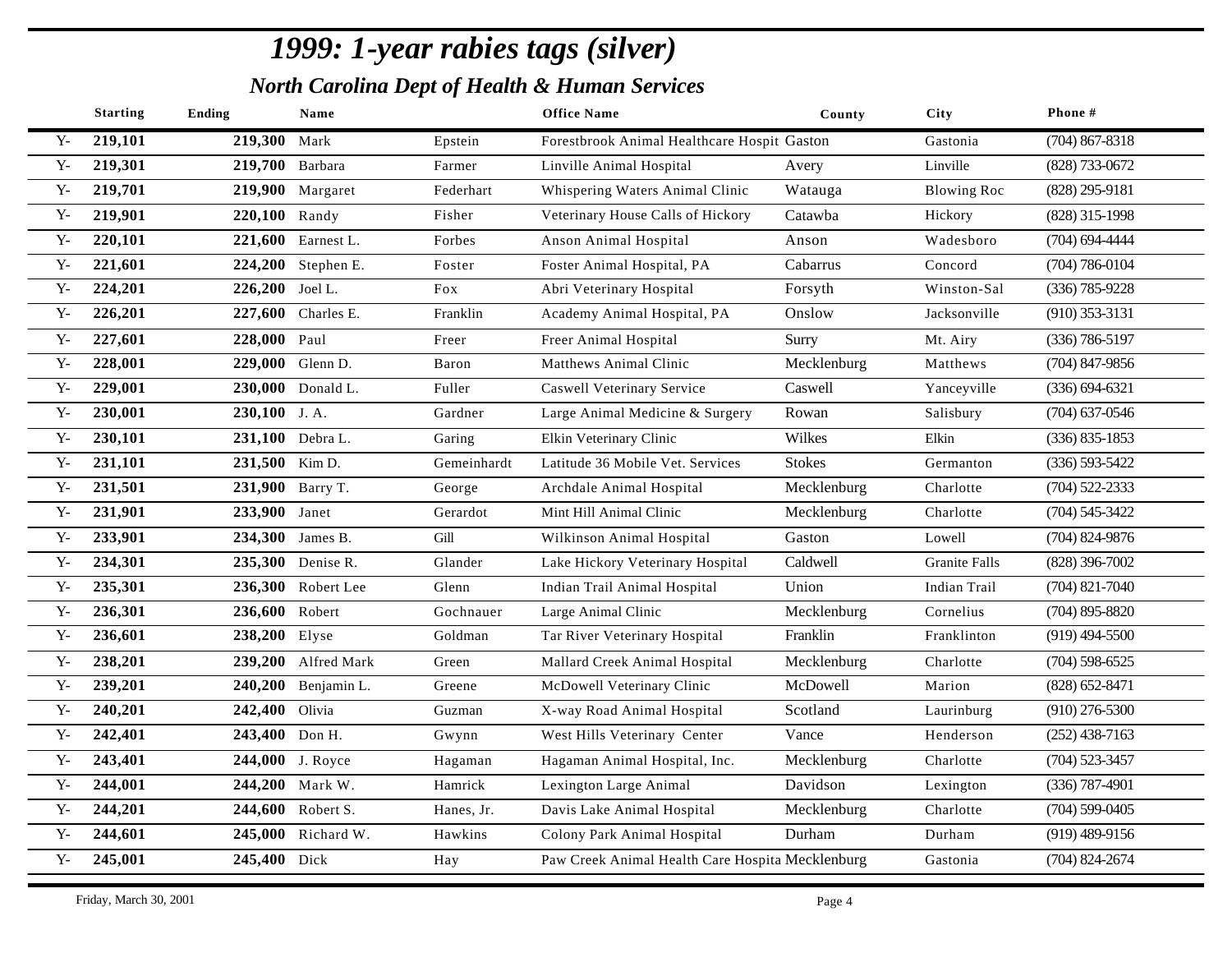|                | <b>Starting</b> | <b>Ending</b>   | Name               |             | <b>Office Name</b>               | County       | City               | Phone #            |
|----------------|-----------------|-----------------|--------------------|-------------|----------------------------------|--------------|--------------------|--------------------|
| $Y -$          | 245,401         | 246,200         | Kathy              | Haywood     | Montgomery Animal Clinic         | Montgomery   | Troy               | $(910) 572 - 3781$ |
| $\mathbf{Y}$ - | 246,201         | 247,700 D.J.    |                    | Hemstreet   | Morganton Animal Clinic          | <b>Burke</b> | Morganton          | (828) 733-9265     |
| ${\bf Y}$      | 247,701         |                 | 248,700 Jennie Y.  | Hernandez   | Mills River Animal Clinic        | Henderson    | Horse Shoe         | $(828)$ 891-9685   |
| ${\bf Y}$      | 248,701         |                 | 248,900 Lloyd D.   | Heron       | Flat River Veterinary Hospital   | Durham       | Rougemont          | $(919)$ 477-4210   |
| ${\bf Y}$      | 248,901         |                 | 249,700 Bryan C.   | Hight       | Hight Veterinary Hospital, PA    | Mecklenburg  | Charlotte          | $(704)$ 595-9377   |
| ${\bf Y}$      | 249,701         |                 | 250,700 Kenneth W. | Hill        | Animal Hospital                  | Catawba      | Hickory            | (828) 322-1135     |
| ${\bf Y}$      | 250,701         |                 | 251,900 Roger R.   | Holt        | East Bend Animal Clinic          | Yadkin       | East Bend          | $(336) 699 - 8344$ |
| $Y -$          | 251,901         | 252,400 Kim     |                    | Hombs       | <b>Atrium Animal Hospital</b>    | Mecklenburg  | Charlotte          | $(704)$ 542-2000   |
| ${\bf Y}$      | 252,401         | 254,400 Donald  |                    | Hoover, Jr. | Westside Animal Hospital         | Durham       | Durham             | $(919)$ 383-5578   |
| $Y -$          | 254,401         |                 | 254,800 Marguerite | Horstman    | Woodlawn Animal Hospital         | Mecklenburg  | Charlotte          | $(704)$ 523-3576   |
| $Y -$          | 254,801         | 255,000 Gail C. |                    | Hoyme       | Blue Ridge Vet. Clinic           | Watauga      | <b>Banner Elk</b>  | $(828)$ 963-6641   |
| ${\bf Y}$      | 255,001         |                 | 256,400 Toby W.    | Hudson      | Animal Hospital of Kannapolis    | Rowan        | Kannapolis         | $(704)$ 938-4606   |
| $\mathbf{Y}$   | 256,401         | 256,800 Dean    |                    | Hutsell     | Fairview Animal Hospital, PA     | Buncombe     | Fairview           | (828) 628-3557     |
| ${\bf Y}$ -    | 256,801         |                 | 258,800 Gretchen   | Hutt        | North Paw Animal Hospital        | Durham       | Durham             | $(919)$ 471-1471   |
| $Y -$          | 258,801         | 259,800 J.W.    |                    | Inscoe      | Newton Veterinary Clinic         | Catawba      | Newton             | $(828)$ 464-5020   |
| $\mathbf{Y}$ - | 259,801         | 260,800 Guy     |                    | Jaconis     | Carteret Animal Hospital         | Carteret     | Beaufort           | $(252)$ 728-7600   |
| ${\bf Y}$      | 260,801         | 262,800 T.L.    |                    | James       | James Animal Hospital            | Rowan        | Salisbury          | $(704)$ 636-1100   |
| ${\bf Y}$      | 262,801         |                 | 263,000 Shannon    | Jennings    | c/o Carroll's Foods              | Duplin       | Warsaw             | $(910)$ 293-3434   |
| ${\bf Y}$ -    | 263,001         | 264,000 Earl    |                    | Johnson     | Animal Hospital of Beulaville    | Duplin       | Beulaville         | $(910)$ 298-8188   |
| ${\bf Y}$      | 264,001         |                 | 264,100 Howard B.  | Johnson     |                                  | Watauga      | <b>Blowing Roc</b> | $(828)$ 264-1604   |
| $\mathbf{Y}$   | 264,101         |                 | 265,600 G. Wayne   | Jones       | Lincolnton Animal Hospital       | Lincoln      | Lincolnton         | $(704) 732 - 0728$ |
| ${\bf Y}$      | 265,601         |                 | 266,600 Kevin M.   | Jones       | Animal Hospital of Cornelius     | Mecklenburg  | Cornelius          | $(704)$ 892-1585   |
| ${\bf Y}$      | 266,601         | 266,800 Randy   |                    | Jones       | Livestock Vet. Services PLLC     | Lenior       | Kinston            | $(252)$ 527-4960   |
| ${\bf Y}$      | 266,801         |                 | 268,800 Timothy    | Jones       | Chowan Animal Hospital           | Chowan       | Edenton            | $(252)$ 482-4113   |
| $Y -$          | 268,801         | 269,300 John    |                    | Jordan      | Animal Care Clinic               | Scotland     | Laurinburg         | $(910)$ 277-7231   |
| $Y -$          | 269,301         | 269,500         | Karen              | Jordan      |                                  | Chatham      | Siler City         | $(919)$ 663-5996   |
| $Y -$          | 269,501         | 270,500 Gus     |                    | Keel        | Keel's Critter Clinic            | Martin       | Robersonvill       | $(252)$ 795-4445   |
| $Y -$          | 270,501         | 271,500 Brad    |                    | Kerr        | <b>Companion Animal Hospital</b> | Bruncwick    | Shallotte          | $(910)$ 754-7282   |
| ${\bf Y}$      | 271,501         | 272,000 Richard |                    | Killough    | Long Animal Hospital             | Mecklenburg  | Charlotte          | $(704)$ 523-2996   |
| ${\bf Y}$ -    | 272,001         |                 | 272,200 Richard D. | Kirkman     |                                  | Chatham      | Siler City         | $(919) 742 - 5500$ |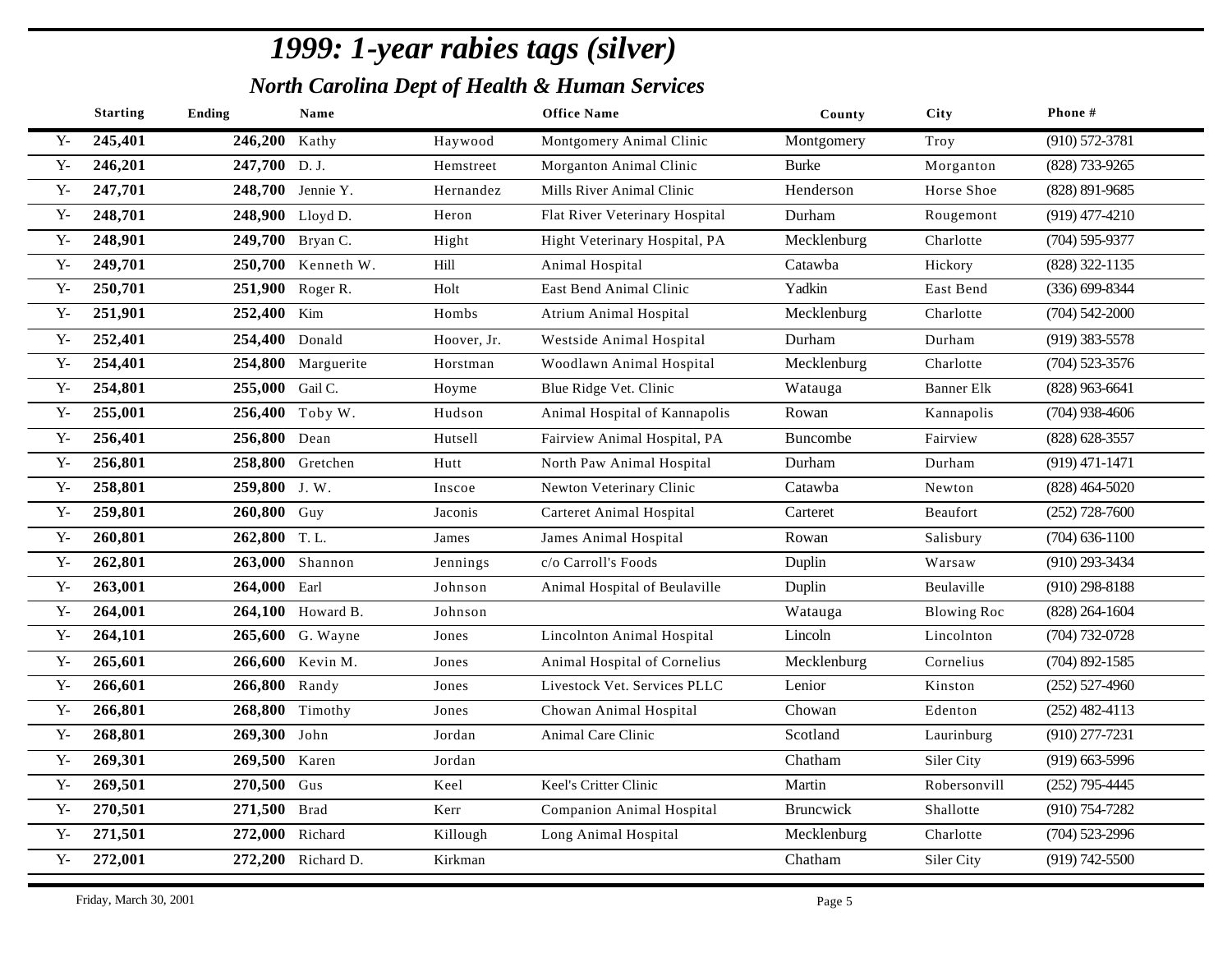|              | <b>Starting</b> | <b>Ending</b>    | Name                 |              | <b>Office Name</b>                           | County          | City          | Phone#             |
|--------------|-----------------|------------------|----------------------|--------------|----------------------------------------------|-----------------|---------------|--------------------|
| $Y -$        | 272,201         | 272,400          | Teresa L.            | Klatt        | Companion Animal Veterinary Services Forsyth |                 | Winston Sal   | $(336)$ 996-6004   |
| $\mathbf{Y}$ | 272,401         | 272,600 Kathy    |                      | Knodel       | Lake Norman Animal Hospital                  | Iredell         | Mooresville   | $(704)$ 664-7387   |
| $Y -$        | 272,601         |                  | 274,600 Frederick J. | Knowles      | Neuse Veterinary Clinic                      | Craven          | New Bern      | $(252)$ 637-7128   |
| $Y -$        | 274,601         |                  | 275,200 Robert J.    | Koller       | Carver St. Animal Hospital                   | Durham          | Durham        | $(919)$ 477-7319   |
| $Y -$        | 275,201         | 276,800 Robert   |                      | Krowczyk     | <b>Petsmart Veterinary Services</b>          | Forsyth         | Winston-Sal   | $(336)$ 765-8339   |
| $Y -$        | 276,801         | 277,000 Joann    |                      | Lackey       | Avery Animal Hospital                        | Avery           | Newland       | (828) 733-9810     |
| $Y -$        | 277,001         | 277,200 John E.  |                      | Lackey       | Morningstar Animal Hospital                  | Mecklenburg     | Matthews      | $(704)$ 847-0224   |
| $Y -$        | 277,201         | 277,700 Darlene  |                      | Lannon       | Lannon's Animal Hospital                     | Pasquotank      | Elizabeth Cit | $(252)$ 335-7708   |
| $Y -$        | 277,701         | 278,700 Sara     |                      | Lash         | Cleveland School Animal Hospital             | Johnston        | Garner        | $(919)$ 662-7387   |
| $Y -$        | 278,701         | 279,200 Kay      |                      | Lawrence     | Lake Country Animal Hospital                 | Halifax         | Roanoke Ra    | $(252)$ 308-1882   |
| $Y -$        | 279,201         | 280,200 Dana     |                      | Lehr         | Academy Pet Hospital                         | Cumberland      | Fayetteville  | $(910)$ 484-7153   |
| $Y -$        | 280,201         | 280,600 J.       |                      | Levenson     | Animal Hospital                              | Granville       | Oxford        | $(919) 693 - 6911$ |
| $Y -$        | 280,601         |                  | 281,600 Marjorie     | Lindeke      | St. Francis Animal Hospital                  | Durham          | Durham        | $(919)$ 286-2727   |
| $\mathbf{Y}$ | 281,601         | 281,800 E.M.     |                      | Lineberger   | Lineberger Vet. Hospital                     | Gaston          | Gastonia      | $(704)$ 824-8457   |
| $Y -$        | 281,801         | 282,600 Bo       |                      | Little       | Coddle Creek Animal Hospital                 | Cabarrus        | Concord       | $(704)$ 795-9005   |
| $Y -$        | 282,601         | 284,600 Curt     |                      | Locklear     | Southeastern Veterinary Hospital             | Robeson         | Lumberton     | (910) 739-9411     |
| $Y -$        | 284,601         | $286,600$ R.B.   |                      | Lowe         | Rowan Animal Clinic                          | Rowan           | Salisbury     | $(704)$ 636-3408   |
| $Y -$        | 286,601         | 286,700 Clint    |                      | Lowery       | East Ridge Animal Hospital                   | Gaston          | Gastonia      | $(704)$ 869-9400   |
| $\mathbf{Y}$ | 286,701         |                  | 287,300 Elizabeth    | Lyerly-Ray   | Whispering Pines Animal Hospital             | Moore           | Carthage      | $(910)$ 949-2111   |
| $Y -$        | 287,301         | 287,900 Roy A.   |                      | MacDonald    | Hillsborough Veterinary Clinic               | Orange          | Hillsboroug   | $(919) 732 - 9969$ |
| $Y -$        | 287,901         | 288,900 Thomas   |                      | Mangum       | Locust Animal Clinic                         | Stanly          | Locust        | $(704) 888 - 6590$ |
| $Y -$        | 288,901         | 291,300 Billy P. |                      | Manning, Jr. | Countryside Animal Hospital                  | Wilson          | Wilson        | $(252)$ 243-6952   |
| $Y -$        | 291,301         | 293,300 С.Н.     |                      | Manning, Jr. | Pamlico Animal Hospital                      | <b>Beaufort</b> | Washington    | $(252)$ 946-2834   |
| $Y -$        | 293,301         | 294,300 James    |                      | Marais       | <b>Foothills Animal Clinic</b>               | Rutherford      | Forest City   | $(828)$ 248-2168   |
| $Y -$        | 294,301         | 295,300 Kurt G.  |                      | Marks        | Harris Blvd. Veterinary Clinic               | Mecklenburg     | Charlotte     | $(704)$ 596-7387   |
| $Y -$        | 295,301         | 295,500 Fred     |                      | McCashin     | Southern Pines Equine Associates             | Moore           | Southern Pin  | $(910) 692 - 8640$ |
| $Y -$        | 295,501         | 295,900 Mark A.  |                      | McMahon      | <b>Burke Animal Clinic</b>                   | <b>Burke</b>    | Morganton     | (828) 437-0481     |
| $Y -$        | 295,901         |                  | 298,200 Norfleet W.  | Midyette     | Bladen Animal Hospital                       | Bladen          | Elizabethtow  | $(910) 862 - 3960$ |
| $Y -$        | 298,201         |                  | 298,400 Bayne E.     | Miller       | Davie Veterinary Clinic                      | Davie           | Mocksville    | $(336)$ 751-5931   |
| $Y -$        | 298,401         | 299,400 Jim      |                      | Miller       | Durham Animal Hospital                       | Durham          | Durham        | $(919)$ 471-1579   |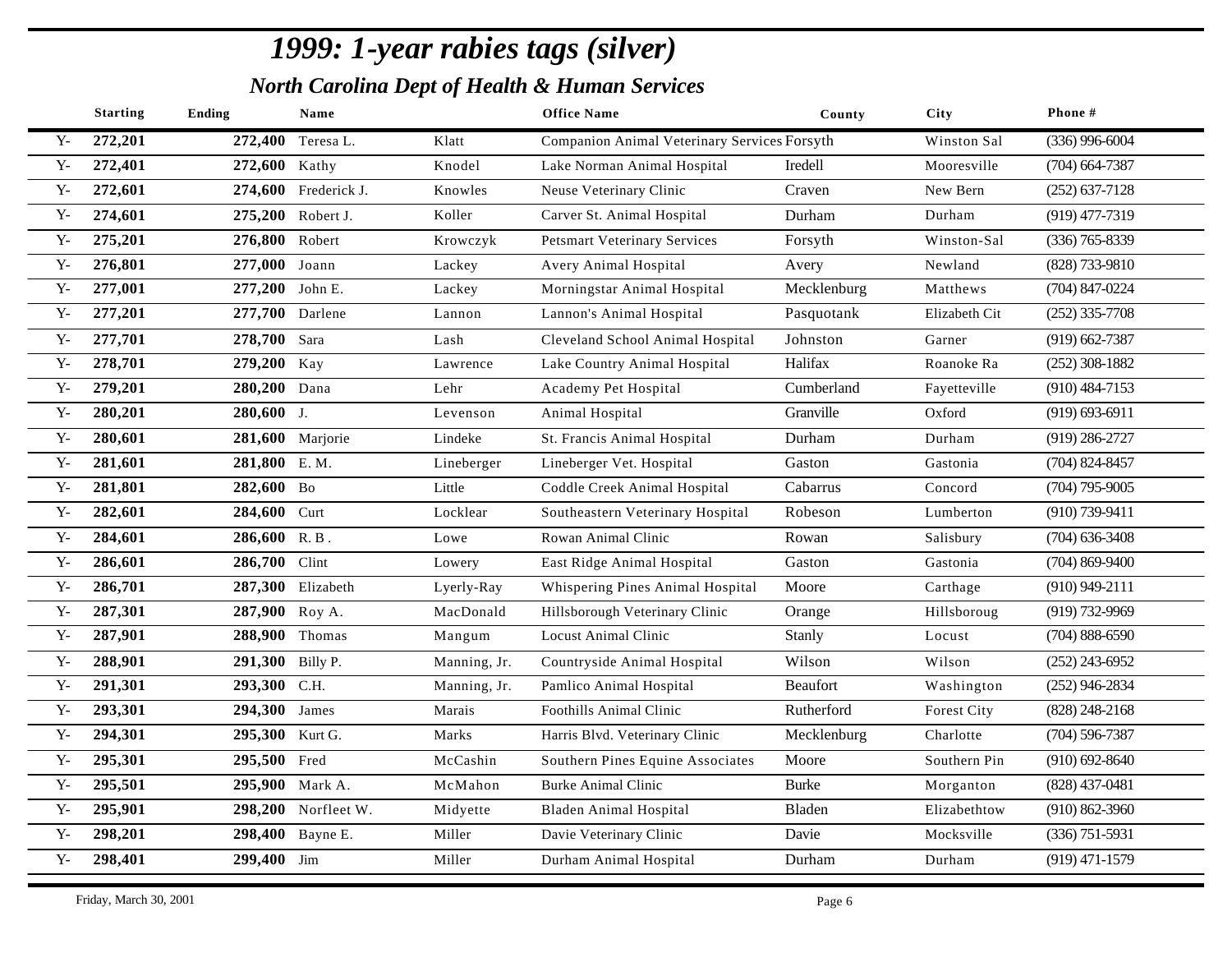|              | <b>Starting</b> | <b>Ending</b>    | Name                |              | <b>Office Name</b>                           | County           | City              | Phone#             |
|--------------|-----------------|------------------|---------------------|--------------|----------------------------------------------|------------------|-------------------|--------------------|
| $Y -$        | 299,401         |                  | 301,400 Suzanne K.  | Miller       | Academy Animal Hospital of Laurinbu Scotland |                  | Laurinburg        | $(910)$ 276-6068   |
| $\mathbf{Y}$ | 301,401         | 302,200 Karl B.  |                     | Milliren     | Thomasville Veterinary Hospital              | Davidson         | Thomasville       | $(336)$ 475-9119   |
| $Y -$        | 302,201         |                  | 303,000 Kimberly    | Mitchell     | Maiden Small Animal Hospital                 | Catawba          | Maiden            | $(828)$ 428-0010   |
| $\mathbf{Y}$ | 303,001         | 303,200 Kim J.   |                     | Moore        | All Creatures Pet Hospital                   | Gaston           | Stanley           | $(704)$ 263-1366   |
| $Y -$        | 303,201         | 306,800 Warren   |                     | Moretz       | Appalachian New River Veterinary AssWatauga  |                  | Boone             | $(828)$ 264-5621   |
| $Y -$        | 306,801         | 306,900 Wendy    |                     | Morton       | Elizabethtown Veterinary Hospital            | Bladen           | Clarkton          | $(910) 862 - 3000$ |
| $\mathbf{Y}$ | 306,901         |                  | 307,500 Jonathan    | Murray       | Parker Veterinary Hospital                   | Mecklenburg      | Charlotte         | $(704)$ 399-8304   |
| $Y -$        | 307,501         |                  | 307,900 Douglas R.  | Nabel        | James Landing Veterinary Hospital            | Guilford         | Jamestown         | $(336) 852 - 9800$ |
| $Y -$        | 307,901         | 309,300 Boyd     |                     | Newlin       | Watauga Veterinary Hospital                  | Watauga          | Boone             | (828) 297-3300     |
| $Y -$        | 309,301         |                  | 309,700 Barbara L.  | <b>Nicks</b> | Nicks Veterinary Hospital                    | Mecklenburg      | Charlotte         | $(704)$ 523-8015   |
| $Y -$        | 309,701         | 310,700 Iva      |                     | Nusbaum      | North College Road Animal Hospital           | New Hanover      | Wilmington        | $(910)$ 452-2273   |
| $Y -$        | 310,701         | 313,700 Sheri    |                     | Nutter       | Carrboro Plaza Veterinary Clinic             | Orange           | Carrboro          | $(919)$ 929-0031   |
| $Y -$        | 313,701         |                  | 314,100 Dennis D.   | O'Hara       | O'Hara Veterinary Clinic                     | Mecklenberg      | Charlotte         | $(704)$ 372-2537   |
| $Y -$        | 314,101         | 314,500 K.R.     |                     | Padgett      | Jacksonville Veterinary Hospital             | Onslow           | Jacksonville      | $(910)$ 347-3186   |
| $Y -$        | 314,501         | 314,600 Perry    |                     | Parks        | Large Animal Health Service                  | Randolph         | Asheboro          | $(336) 629 - 8910$ |
| $\mathbf{Y}$ | 314,601         |                  | 315,200 W. Robert   | Parrish      | Animal Care Clinic                           | Cabarrus         | Concord           | $(704) 786 - 6669$ |
| $Y -$        | 315,201         | 316,000 Amy      |                     | Patterson    | Highlands-Cashiers Animal Clinic             | Macon            | Highlands         | $(828)$ 526-5206   |
| $Y -$        | 316,001         | 318,500 Larry S. |                     | Paul         | Havelock Animal Hospital                     | Craven           | Havelock          | $(252)$ 447-7119   |
| $Y -$        | 318,501         | 321,000 W.P.     |                     | Pinson       | Alamance Veterinary Hospital                 | Alamance         | Burlington        | $(336)$ 228-1773   |
| $Y -$        | 321,001         | 322,000 D.W.     |                     | Pittman, Jr. | Pittman Veterinary Clinic                    | Columbus         | Whiteville        | $(910)$ 642-3776   |
| $Y -$        | 322,001         | 323,000 Gary A.  |                     | Pope         | Viewmont Animal Clinic                       | Catawba          | Hickory           | (828) 328-2448     |
| $Y -$        | 323,001         |                  | 323,600 Millard E.  | Price, Jr.   | Cumberland Animal Hospital                   | Cumberland       | Fayetteville      | (910) 822-3337     |
| $Y -$        | 323,601         |                  | 324,600 Lewis W.    | Puckett      | Greenock Veterinary Hospital                 | Cabarrus         | Midland           | $(704)$ 455-3004   |
| $Y -$        | 324,601         |                  | 324,800 Katherine   | Queck        | The Carolinas Animal Hospital                | Mecklenburg      | Charlotte         | $(704)$ 588-9788   |
| $Y -$        | 324,801         | 332,800 James    |                     | Rabon        | <b>Brunswick Animal Hospital</b>             | <b>Brunswick</b> | Supply            | $(910) 754 - 8165$ |
| $Y -$        | 332,801         | 333,600 Valleri  |                     | Reames       | Eno Animal Hospital                          | Durham           | Durham            | $(919)$ 471-0308   |
| $Y -$        | 333,601         | 339,100 T.S.     |                     | Redding      | Tri-County Veterinary Service, PA            | Alamance         | Graham            | $(336)$ 376-6838   |
| $Y -$        | 339,101         |                  | 339,600 Christopher | Reeves       | State Road Animal Hospital                   | Surry            | <b>State Road</b> | $(910)$ 874-2050   |
| $Y -$        | 339,601         |                  | 340,000 Kenneth     | Rhea         | Sandhill Veterinary Hospital                 | Moore            | Southern Pin      | $(910) 692 - 3551$ |
| $Y -$        | 340,001         |                  | 342,000 Benjamin    | Ricks        | VCA Roanoke Animal Hospital                  | Halifax          | Roanoke Ra        | $(252) 535 - 3117$ |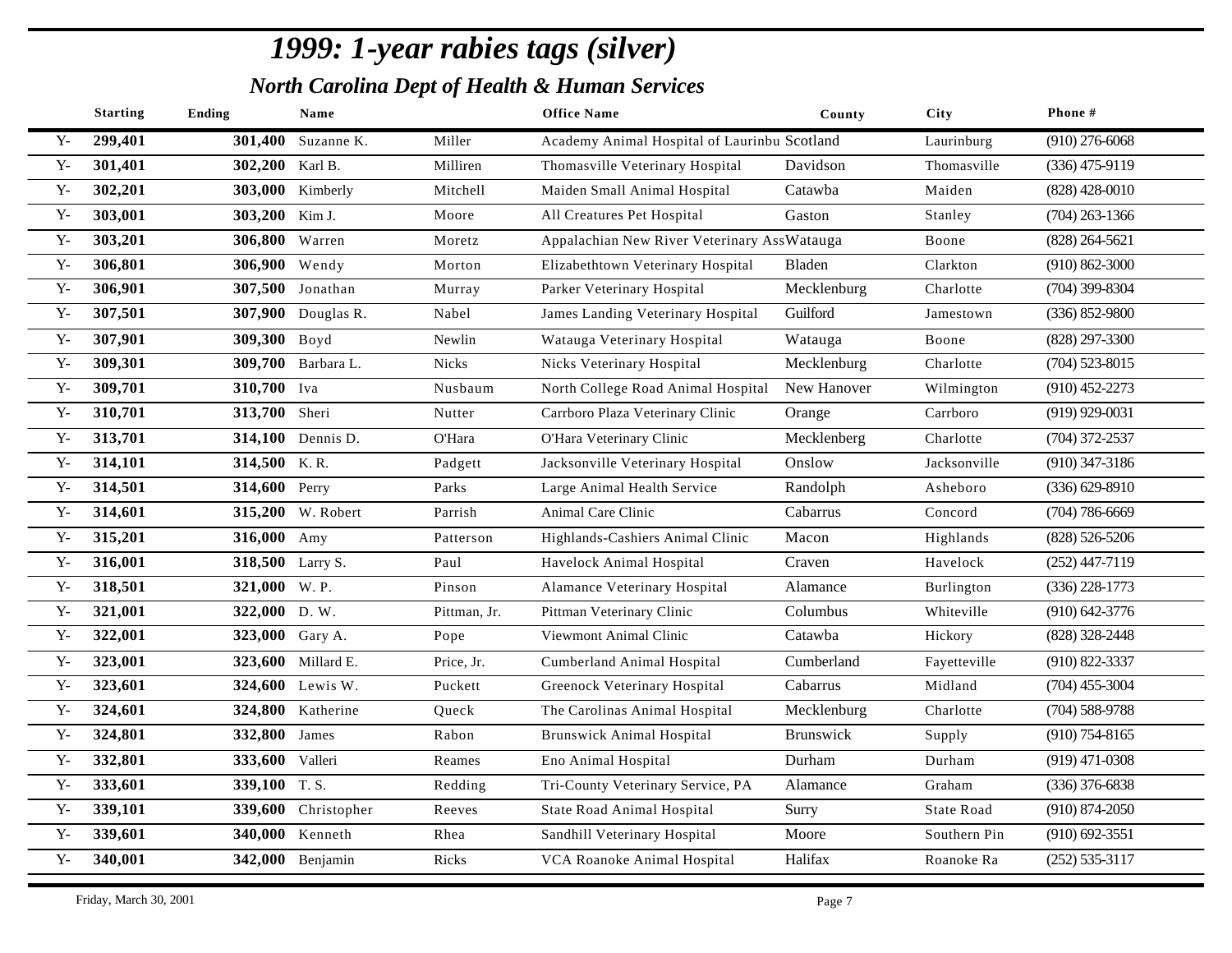|              | <b>Starting</b> | Ending           | Name               |              | <b>Office Name</b>                                 | County      | City         | Phone #            |
|--------------|-----------------|------------------|--------------------|--------------|----------------------------------------------------|-------------|--------------|--------------------|
| Y-           | 342,001         | 342,800          | Robert W.          | Ridgeway     | Ridgeway Animal Clinic                             | Craven      | New Bern     | $(252)$ 633-1204   |
| $\mathbf{Y}$ | 342,801         | 343,600 Leon     |                    | Robbins      | Grandview Animal Hospital                          | Forsyth     | Pfafftown    | $(336)$ 924-5700   |
| $Y -$        | 343,601         | 345,100 Karen    |                    | Robertson    | Bragtown Veterinary Hospital                       | Durham      | Durham       | $(919)$ 220-2400   |
| $\mathbf{Y}$ | 345,101         | 345,600 Karen    |                    | Robertson    | Roxboro Rd. Veterinary Hospital                    | Durham      | Durham       | $(919)$ 477-9711   |
| ${\bf Y}$    | 345,601         | 346,600 Daniel   |                    | Robinson     | Robinson Animal Hospital                           | Johnston    | Clayton      | $(919) 553 - 7173$ |
| $\mathbf{Y}$ | 346,601         | 348,200 Stanley  |                    | Robinson     | Robinson Veterinary Clinic                         | Catawba     | Newton       | $(828)$ 294-2900   |
| $\mathbf{Y}$ | 348,201         |                  | 349,400 Harold E.  | Rodeffer     | Piedmont Veterinary Clinic                         | Orange      | Mebane       | $(919)$ 563-6080   |
| ${\bf Y}$    | 349,401         | 349,600 Lester   |                    | Rogers       | Rogers Veterinary Hospital                         | Chatham     | Siler City   | (919) 742-3646     |
| ${\bf Y}$ -  | 349,601         | 350,000 Kristine |                    | Rook         | <b>Coastal Animal Hospital</b>                     | Dare        | Kitty Hawk   | $(252)$ 261-3960   |
| ${\bf Y}$    | 350,001         |                  | 350,600 Hardin E.  | Rubin        | Animal Health Care Center of Charlotte Mecklenburg |             | Charlotte    | $(704)$ 392-3259   |
| $\mathbf{Y}$ | 350,601         | 351,200 Frank    |                    | Rutowski     | Animal Care Hospital of Matthews                   | Mecklenburg | Matthews     | $(704)$ 847-3647   |
| $Y -$        | 351,201         |                  | 352,000 Ahmed N.   | Said         | Academy Veterinary Hospital                        | Durham      | Durham       | $(919) 688 - 6628$ |
| ${\bf Y}$    | 352,001         | 353,500 John     |                    | Schaaf       | North Mecklenburg Animal Hospital                  | Mecklenburg | Cornelius    | $(704)$ 892-0207   |
| $Y -$        | 353,501         | 353,900 James    |                    | Schacht      | <b>Idlewild Animal Hospital</b>                    | Mecklenburg | Charlotte    | $(704)$ 535-6688   |
| ${\bf Y}$    | 353,901         | 355,900 Gary D.  |                    | Schaffer     | Alexander Co. Veterinary Service                   | Alexander   | Taylorsville | $(828) 632 - 8742$ |
| $\mathbf{Y}$ | 355,901         | 356,500 Thomas   |                    | Schell       | Timbercreek Veterinary Hospital                    | Yadkin      | Jonesville   | $(336) 526 - 6013$ |
| $Y -$        | 356,501         | 356,700 Marc T.  |                    | Schoenfield  | Caldwell Animal Hospital                           | Caldwell    | Lenoir       | $(828)$ 728-6100   |
| $Y -$        | 356,701         |                  | 357,100 Richard D. | Scott        | <b>Brentwood Veterinary Center</b>                 | Wilson      | Wilson       | $(252)$ 243-6252   |
| ${\bf Y}$    | 357,101         | 357,500 David F. |                    | Scotton      | Southeast Community Animal Hospital Guilford       |             | Greensboro   | $(336) 674 - 1002$ |
| ${\bf Y}$    | 357,501         |                  | 358,500 Suzanne    | Sewell       | Crestview Veterinary Hospital                      | McDowell    | Marion       | $(828) 659 - 2060$ |
| ${\bf Y}$    | 358,501         |                  | 359,100 Robert M.  | Sheegog, Jr. | <b>Onslow Animal Hospital</b>                      | Onslow      | Jacksonville | $(910)$ 347-1219   |
| ${\bf Y}$    | 359,101         | 359,300 Clif C.  |                    | Simmons      | Wrightsville Beach Pet Hospital                    | New Hanover | Wilmington   | $(910)$ 256-0008   |
| ${\bf Y}$    | 359,301         |                  | 360,800 Jeanne M.  | Simmons      | <b>Butner Veterinary Clinic</b>                    | Granville   | Butner       | $(919) 575 - 6210$ |
| $Y -$        | 360,801         | 361,000 Wendy    |                    | Simpson      | The Cat Hospital                                   | Durham      | Durham       | $(919)$ 489-5142   |
| $Y -$        | 361,001         |                  | 362,000 William E. | Smith        | Willowrun Veterinary Hospital, PA                  | Johnston    | Smithfield   | $(919)$ 934-1504   |
| $Y -$        | 362,001         | 363,000          | Ralph A.           | Souder       | South Robeson Veterinary Clinic                    | Robeson     | Fairmont     | $(910)$ 628-7178   |
| $\mathbf{Y}$ | 363,001         |                  | 363,200 Arthur M.  | Spencer      | Dickson Animal Clinic, PA                          | Gaston      | Gastonia     | $(704) 824 - 9160$ |
| $Y -$        | 363,201         | 364,200 Karen    |                    | Stallings    | <b>Petsmart Veterinary Services</b>                | Mecklenburg | Matthews     | $(704)$ 847-7001   |
| ${\bf Y}$    | 364,201         |                  | 365,700 Gregory B. | Stanbery     | Mitchell Veterinary Clinic, PA                     | Mitchell    | Spruce Pine  | $(828)$ 765-6039   |
| ${\bf Y}$ -  | 365,701         | 366,700 Susan    |                    | Stephens     | Mt. Tabor Animal Hospital                          | Forsyth     | Winston-Sal  | $(336)$ 765-3974   |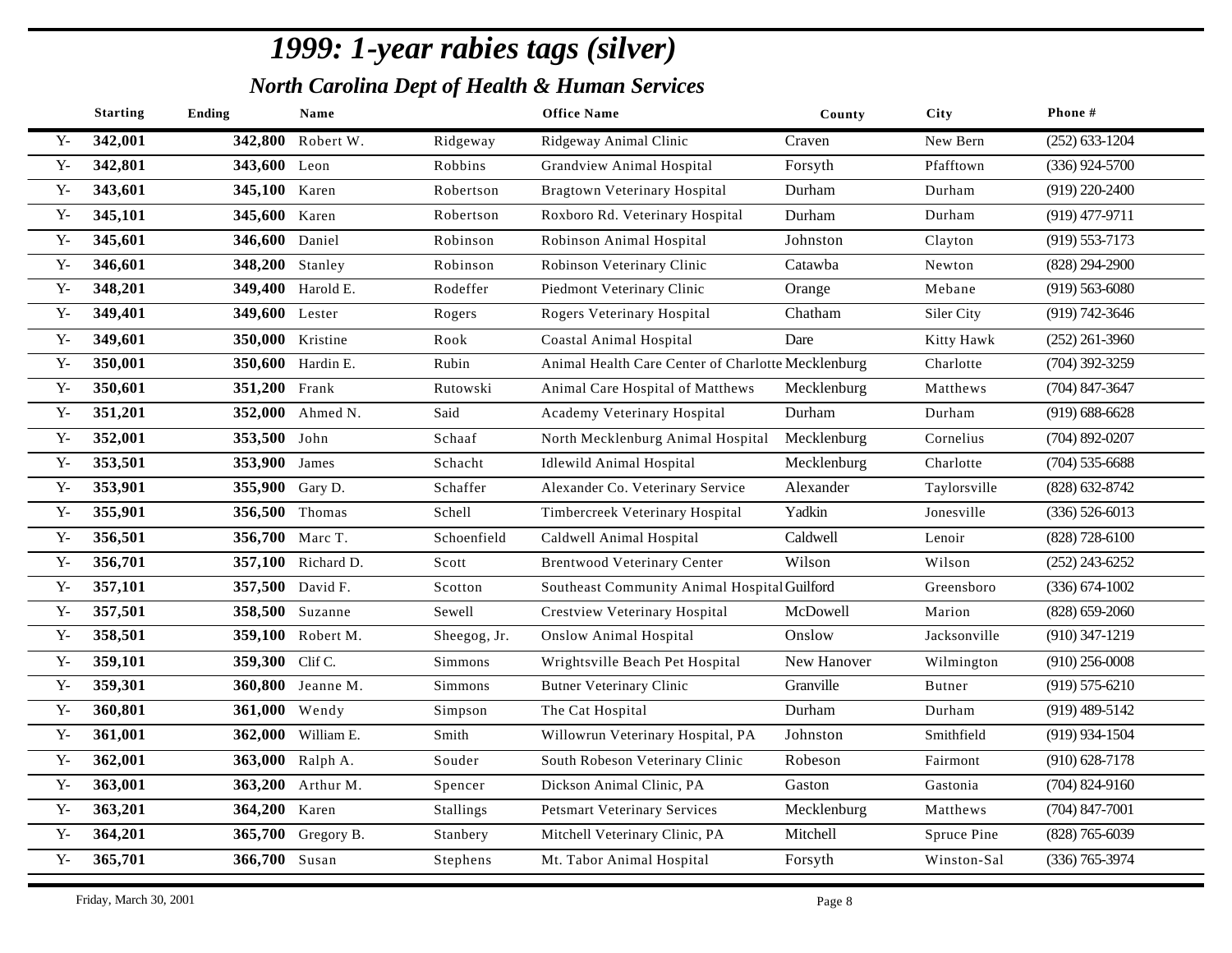|       | <b>Starting</b> | <b>Ending</b>    | Name               |              | <b>Office Name</b>                           | County           | <b>City</b>  | Phone#             |
|-------|-----------------|------------------|--------------------|--------------|----------------------------------------------|------------------|--------------|--------------------|
| $Y -$ | 366,701         | 367,000 Jennie   |                    | Stewart      | Stewart's Mountain View Animal Hosp Mitchell |                  | Spruce Pine  | $(828)$ 765-7059   |
| $Y -$ | 367,001         | 368,500 Jack     |                    | Stih         | Animal Hospital                              | Columbus         | Whiteville   | $(910) 642 - 3221$ |
| $Y -$ | 368,501         | 372,500 W.T.     |                    | Stinson      | Animal Hospital of Wilkes, PA                | Wilkes           | Wilkesboro   | $(336) 838 - 3441$ |
| $Y -$ | 372,501         | 373,500 Robert   |                    | Stipp        | Clear Creek Animal Hospital                  | Mecklenburg      | Charlotte    | $(704)$ 537-8405   |
| $Y -$ | 373,501         | 373,700 Toni     |                    | Sugg         | Piedmont Veterinary Clinic                   | Orange           | Hillsboroug  | $(919) 732 - 2569$ |
| $Y -$ | 373,701         | 373,900 Dan      |                    | Suggs        | <b>Gaston Veterinary Hospital</b>            | Gaston           | Gastonia     | $(704)$ 864-5739   |
| $Y -$ | 373,901         | 374,500 L.N.     |                    | Swenberg     | Cornwallis Road Animal Hospital              | Durham           | Durham       | $(919)$ 489-9194   |
| $Y -$ | 374,501         | 375,900 John     |                    | Sykes        | Leonard-Sykes Hospital for Pets              | New Hanover      | Wilmington   | $(910) 791 - 8426$ |
| $Y -$ | 375,901         |                  | 376,900 Kenneth D. | Tapley       | Waxhaw Animal Hospital                       | Union            | Waxhaw       | $(704)$ 843-2269   |
| $Y -$ | 376,901         | 378,100 Bruce E. |                    | Tarkington   | Parkwood Animal Hospital                     | Durham           | Durham       | $(919) 544 - 7711$ |
| $Y -$ | 378,101         |                  | 378,300 Marty N.   | Teeter       | Veterinary Home Care                         | Gaston           | Gastonia     | $(704)$ 854-6487   |
| $Y -$ | 378,301         |                  | 378,500 Roger G.   | Tessneer     | <b>Tessneer Animal Medical Hospital</b>      | Gaston           | Gastonia     | $(704)$ 867-3514   |
| $Y -$ | 378,501         |                  | 378,900 Michael    | Thomann      | Greater Charlotte Mobile Vet Clinic          | Mecklenburg      | Charlotte    | $(704)$ 522-0677   |
| $Y -$ | 378,901         | 382,300          | Charles L.         | Thompson     | Camp Lejeune Vet Treatment Facility          | Onslow           | Tarawa Terra | $(910)$ 451-5757   |
| $Y -$ | 382,301         |                  | 384,300 John W.    | Thuss, Jr.   | Lenoir Veterinary Hospital                   | Caldwell         | Lenoir       | (828) 728-6713     |
| $Y -$ | 384,301         |                  | 384,800 David B.   | Todd         | Charlotte Veterinary Clinic, PA              | Mecklenburg      | Charlotte    | $(704)$ 537-2272   |
| $Y -$ | 384,801         | 387,200 Joanna   |                    | Tysor        | Chatham Veterinary Service                   | Chatham          | Siler City   | $(919) 742 - 4441$ |
| $Y -$ | 387,201         | 388,200 Eugene   |                    | Upshaw, Jr.  | Burlington Rd. Animal Hospital               | Guilford         | Greensboro   | $(336)$ 375-3939   |
| $Y -$ | 388,201         | 389,500 Ernest   |                    | Ward         | Seaside Animal Care                          | <b>Brunswick</b> | Calabash     | $(910)$ 579-5550   |
| $Y -$ | 389,501         | 390,000 Jeff     |                    | Ward         | Oriental Village Veterinary Hospital         | Pamlico          | Oriental     | $(252)$ 249-2149   |
| $Y -$ | 390,001         |                  | 390,200 Donna L.   | Warren       | Lake Cross Veterinary Hospital               | Mecklenburg      | Huntersville | $(704)$ 948-6300   |
| $Y -$ | 390,201         | 390,900 Steve    |                    | Weaver       | Sharon Lakes Animal Hospital                 | Mecklenburg      | Charlotte    | $(704)$ 552-0647   |
| $Y -$ | 390,901         | 391,500 Paul D.  |                    | Weeks        | Providence Veterinary Associates             | Mecklenburg      | Charlotte    | $(704)$ 542-0049   |
| $Y -$ | 391,501         |                  | 392,900 Santford   | Wellborn     | Animal Hospital of East Burke                | <b>Burke</b>     | Valdese      | (828) 874-8387     |
| $Y -$ | 392,901         | 393,100 Gary C.  |                    | White        | Catawba Heights Animal Hospital              | Gaston           | Belmont      | $(704)$ 827-0616   |
| $Y -$ | 393,101         | 393,500 H.L.     |                    | Whitley, Jr. | Berkeley Vet. Clinic                         | Wayne            | Goldsboro    | (919) 778-5398     |
| $Y -$ | 393,501         |                  | 395,500 Bruce K.   | Widdowson    | Pilot Mountain Animal Hospital               | Surry            | Pilot Mount  | $(336)$ 368-5124   |
| $Y -$ | 395,501         | 398,000 Jeff D.  |                    | Wilkins      | Elon Animal Hospital                         | Alamance         | Elon College | $(336) 584 - 3738$ |
| $Y -$ | 398,001         | 400,000          | Charles F.         | Williams     | Valley Animal Clinic                         | Davie            | Mocksville   | $(336)$ 751-6201   |
| $Y -$ | 400,001         | 401,500 Curtis   |                    | Williamson   | Roxboro Animal Hospital                      | Person           | Roxboro      | $(336) 599 - 8303$ |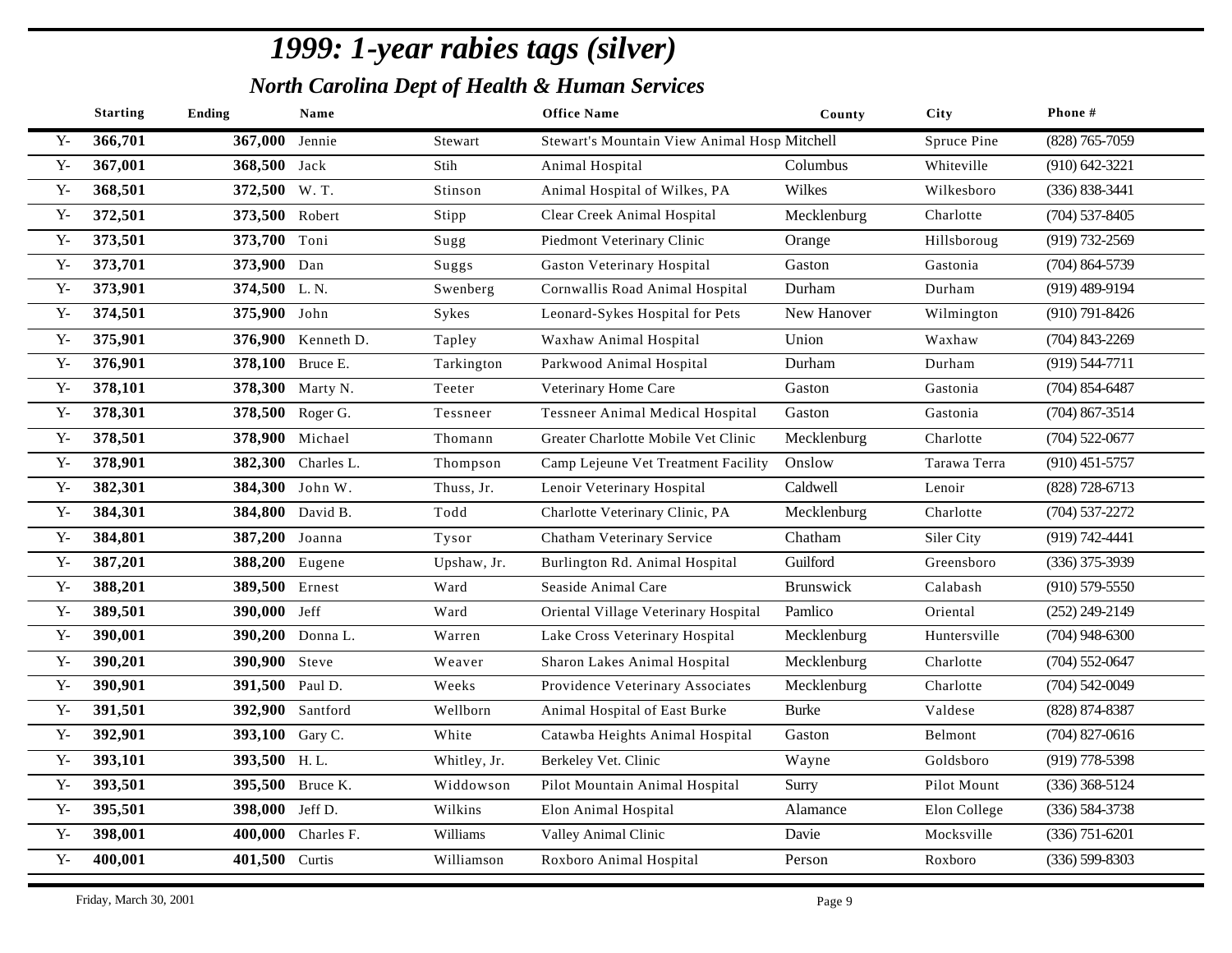|              | <b>Starting</b> | <b>Ending</b>    | Name               |                | <b>Office Name</b>                           | County          | City               | Phone#             |
|--------------|-----------------|------------------|--------------------|----------------|----------------------------------------------|-----------------|--------------------|--------------------|
| $Y -$        | 401,501         |                  | 401,900 Charles B. | Williston      | Armstrong Animal Clinic                      | Mecklenburg     | Charlotte          | $(704)$ 334-1996   |
| ${\bf Y}$    | 401,901         |                  | 403,100 Sherry L.  | Wilson         | Pine Hollow Animal Hospital                  | Warren          | Warrenton          | $(252)$ 257-3833   |
| $Y -$        | 403,101         | 405,100 Jackie   |                    | Wright         | Stony Point Animal Hospital                  | Alexander       | <b>Stony Point</b> | $(704)$ 585-2410   |
| $Y -$        | 405,101         | 405,700 Patricia |                    | Young          | Steele Creek Animal Hospital                 | Mecklenburg     | Charlotte          | $(704)$ 588-4400   |
| ${\bf Y}$    | 405,701         |                  | 406,300 Melissa    | Zebley         | Petsmart Vet. Services-Hickory               | Catawba         | Hickory            | $(828)$ 322-4605   |
| $Y -$        | 406,301         | 406,400 Julius   |                    | Hite           | Nature Veterinary Center                     | <b>VIRGINIA</b> | South Hill         | $(804)$ 447-3553   |
| ${\bf Y}$    | 406,401         |                  | 406,500 Bruce A.   | Simmons        | Springs Road Animal Hospital                 | Catawba         | Hickory            | (828) 256-2151     |
| $Y -$        | 406,501         | 406,900 Eddie    |                    | <b>Burgess</b> | Rutherford County Animal Shelter             | Rutherford      | Rutherfordto       | $(828)$ 287-6025   |
| $Y -$        | 406,901         | 407,100          | Ruth               | Roundtree      | Goose Creek Animal Hospital                  | Gates           | Sunbury            | $(252)$ 465-4831   |
| $Y -$        | 407,101         | 408,100 Jesse    |                    | Thompson       | Thompson Animal Hospital                     | Union           | Monroe             | $(704)$ 283-5942   |
| $Y -$        | 408,101         | 408,200 Carl     |                    | Dutterer       | Applewood Veterinary Hospital                | Gaston          | Dallas             | $(704)$ 922-0532   |
| ${\bf Y}$    | 408,201         |                  | 408,600 Jennifer   | Langford       | Humane Society of Concord/Greater CaCabarrus |                 | Concord            | $(704)$ 892-7554   |
| $Y -$        | 408,601         | 408,800 Doby     |                    | Whited         |                                              | Alamance        | Mebane             | $(336)$ 421-7793   |
| $Y -$        | 408,801         | 408,900 Allen    |                    | Dahl           | Clarksville Veterinary Clinic                | <b>VIRGINIA</b> | Clarksville        | $(804)$ 374-0166   |
| $Y -$        | 408,901         | 409,100 Kathy    |                    | Haywood        | Montgomery Animal Clinic                     | Montgomery      | Troy               | $(910) 572 - 3781$ |
| $Y -$        | 409,101         | 409,200 Kurt     |                    | Budd           | Arendell Animal Hospital                     | Carteret        | Morehead Ci        | $(252)$ 726-4998   |
| $\mathbf{Y}$ | 409,201         | 409,300 Judith   |                    | Rozzell        | Swannanoa Pet Clinic                         | Buncombe        | Swannanoa          | (828) 686-7387     |
| $\mathbf{Y}$ | 409,301         | 409,400 Gail C.  |                    | Hoyme          | Blue Ridge Vet. Clinic                       | Watauga         | <b>Banner Elk</b>  | $(828)$ 963-6641   |
| $\mathbf{Y}$ | 409,401         | 409,500 Adam     |                    | Wynn           | Humane Society of Charlotte                  | Mecklenburg     | Charlotte          | $(704)$ 377-0536   |
| $Y -$        | 410,501         |                  | 411,000 Michael    | Cotton         | Ambassador Animal Hospital                   | Guilford        | Greensboro         | $(336)$ 379-1227   |
| $Y -$        | 411,001         | 411,200          | Sandra             | McAvoy         | Forsyth County Humane Society                | Forsyth         | Winston Sal        | $(336)$ 721-1303   |
| $Y -$        | 411,201         | 412,200 Ben      |                    | Shelton        | Shelton Veterinary Clinic                    | Martin          | Williamston        | $(252)$ 792-2808   |
| $Y -$        | 412,201         | 412,400 Jack     |                    | Hill           | Hill Mobile                                  | Cumberland      | Fayetteville       | $(910)$ 483-4744   |
| $Y -$        | 412,401         | 412,600          | Teresa L.          | Klatt          | Companion Animal Veterinary Services Forsyth |                 | Winston Sal        | $(336)$ 996-6004   |
| $Y -$        | 412,601         | 412,800 Kim      |                    | Ipoc           | Institute Mobile Veterinary Service          | Lenoir          | Lagrange           | $(252) 566 - 5041$ |
| $Y -$        | 412,801         | 413,000          | John               | Moser          | Animal Medical Center                        | <b>VIRGINIA</b> | Danville           | (804) 793-6477     |
| $\mathbf{Y}$ | 413,001         | 413,100 Martha   |                    | Wendt          | <b>Edwards Animal Clinic</b>                 | Halifax         | Scotland Ne        | $(252)$ 826-5101   |
| $Y -$        | 413,101         | 413,200 Susan    |                    | Lloyd          | Live Oak Veterinary Hospital                 | Carteret        | Beaufort           | $(252)$ 504-2097   |
| ${\bf Y}$    | 413,201         | 413,300 C. Ray   |                    | Wright         |                                              | Rockingham      | Eden               | $(336) 623 - 9260$ |
| ${\bf Y}$ -  | 413,301         | 413,500 Shelly   |                    | Karl           | Falconbridge Animal Hospital                 | Orange          | Chapel Hill        | $(919)$ 403-5591   |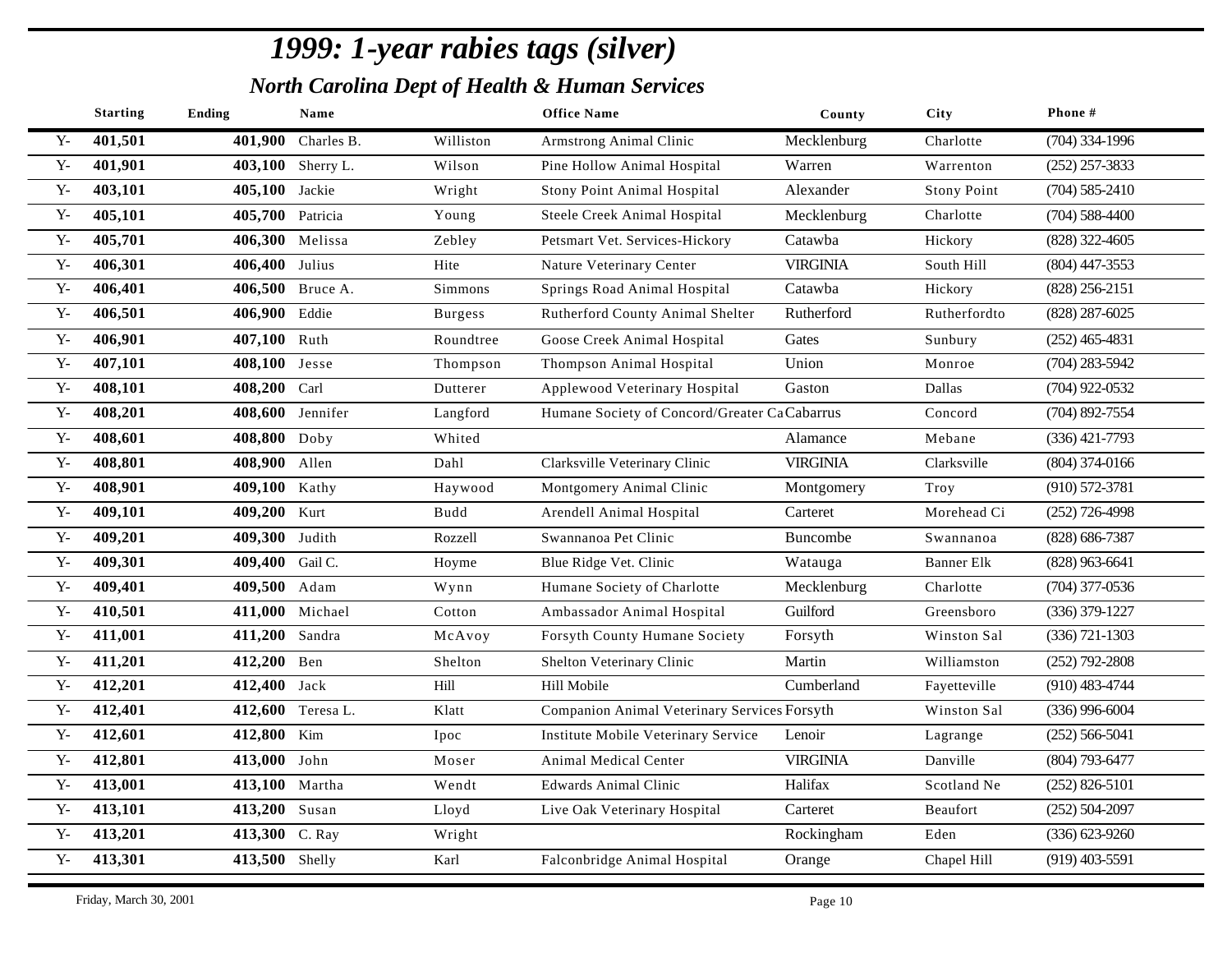|              | <b>Starting</b> | Ending          | Name                 |                | <b>Office Name</b>                             | County        | City        | Phone #            |
|--------------|-----------------|-----------------|----------------------|----------------|------------------------------------------------|---------------|-------------|--------------------|
| $Y -$        | 413,501         | 414,000 Meg     |                      | Pressley       | Fox Run Veterinary Hospital                    | Buncombe      | Asheville   | $(828)$ 645-2908   |
| ${\bf Y}$    | 414,001         | 414,100 Chris   |                      | Konvalinka     | Triangle Pet Emergency                         | Durham        | Durham      | $(919)$ 489-0715   |
| $Y -$        | 414,101         | 414,200 Marcie  |                      | Saugues        | Cape Fear Equine Clinic                        | New Hanover   | Wilmington  | $(910) 790 - 2042$ |
| $Y -$        | 414,201         | 414,500 Kate    |                      | Wilder         | Wilder Veterinary Practice                     | Alamance      | Mebane      | $(336)$ 304-4450   |
| ${\bf Y}$    | 414,501         | 414,900 Susan   |                      | Stephens       | Forsyth County Animal Control                  | Forsyth       | Winston Sal | $(336)$ 767-4078   |
| $Y -$        | 414,901         | 415,000 Karen   |                      | Bulluck        | Eastern Equine Veterinary Clinic               | Greene        | Stantonsbur | $(252)$ 747-8116   |
| $Y -$        | 415,001         | 415,200 Ruth    |                      | Roundtree      | Goose Creek Animal Hospital                    | Gates         | Sunbury     | $(252)$ 465-4831   |
| $Y -$        | 415,201         | 415,400 William |                      | St. Lawrence   | <b>PetsMart Veterinary Services</b>            | Durham        | Durham      | $(919) 620 - 1463$ |
| $Y -$        | 415,401         | 415,500 Jill    |                      | Holmes         | Holmes Mobile Veterinary Service               | Forsyth       | Winston Sal | (336) 720-9376     |
| $Y -$        | 415,501         | 415,700 Marc T. |                      | Schoenfield    | Caldwell Animal Hospital                       | Caldwell      | Lenoir      | $(828)$ 728-6100   |
| $Y -$        | 415,701         |                 | 415,800 Katherine B. | Scott          |                                                | Chatham       | Bennett     | $(336) 581 - 4080$ |
| ${\bf Y}$    | 415,801         | 415,900 Roger   |                      | Travis         | Animal Medical Clinic of South Boston VIRGINIA |               | South Bosto | $(804) 575 - 0034$ |
| $Y -$        | 415,901         | 416,000 Dwight  |                      | Bellinger      |                                                | Orange        | Chapel Hill | $(919)$ 966-3111   |
| ${\bf Y}$    | 416,001         | 416,100         | Glenn                | Graves         |                                                | Mecklenburg   | Charlotte   | $(704)$ 372-3263   |
| $Y -$        | 416,101         |                 | 416,200 Stephanie    | Kordick        | <b>OEES</b>                                    | Wake          | Raleigh     | (919) 733-3372     |
| $Y -$        | 416,201         | 416,300 Jeff    |                      | Schutz         | Foothills Mobile Veterinary Services           | McDowell      | Marion      | (828) 738-3883     |
| $Y -$        | 416,301         | 416,400 Denise  |                      |                | Badala-Barbour Crepe Myrtle Animal Hospital    | Harnett       | Angier      | $(919)$ 639-3580   |
| $Y -$        | 416,401         |                 | 416,500 Susan K.     | Booker         | Fullwood Animal Hospital                       | Mecklenburg   | Matthews    | $(704)$ 847-2400   |
| $Y -$        | 416,501         | 417,500 Donald  |                      | Hoover, Jr.    | Westside Animal Hospital                       | Durham        | Durham      | $(919)$ 383-5578   |
| $Y -$        | 417,501         | 417,600 Jerry   |                      | Dorsam         | PetsMart - Veterinary Service                  | Gaston        | Gastonia    | $(704)$ 824-6051   |
| $Y -$        | 417,601         | 418,600 Kim D.  |                      | Gemeinhardt    | Latitude 36 Mobile Vet. Services               | <b>Stokes</b> | Germanton   | $(336) 593 - 5422$ |
| $\mathbf{Y}$ | 418,601         | 419,100 Barbara |                      | Ball           | Guilford County Environmental Health Guilford  |               | Greensboro  | $(336)$ 373-4723   |
| $Y -$        | 419,101         | 419,600 David   |                      | Harris         | Arcadia Veterinary Hospital                    | Forsyth       | Winston Sal | $(336)$ 775-5700   |
| $\mathbf{Y}$ | 419,601         | 419,700 Alton   |                      | Leonard        | Franklin County Health Department              | Franklin      | Louisburg   | $(919)$ 496-8123   |
| $Y -$        | 419,701         | 421,000         |                      |                | Halifax County Animal Control                  | Halifax       | Halifax     | $(252) 583 - 6651$ |
| ${\bf Y}$    | 421,001         | 422,000 Karl B. |                      | Milliren       | Thomasville Veterinary Hospital                | Davidson      | Thomasville | $(336)$ 475-9119   |
| $Y -$        | 422,001         | 422,100 Karen   |                      | <b>Bradler</b> | Animal House Calls                             | New Hanover   | Wilmington  | $(910) 686 - 4806$ |
| $Y -$        | 422,101         | 422,500 Beverly |                      | Cannady        | Little Mountain Veterinary Clinic              | Catawba       | Denver      | (828) 489-2444     |
| $Y -$        | 422,501         | 422,600 Lynne   |                      | Riley          |                                                | Robeson       | Lumberton   | $(910)$ 671-9884   |
| ${\bf Y}$ -  | 422,601         | 422,900 Dale    |                      | Pickens        | Veterinary Health Care                         | Gaston        | Gastonia    | $(704)$ 824-2674   |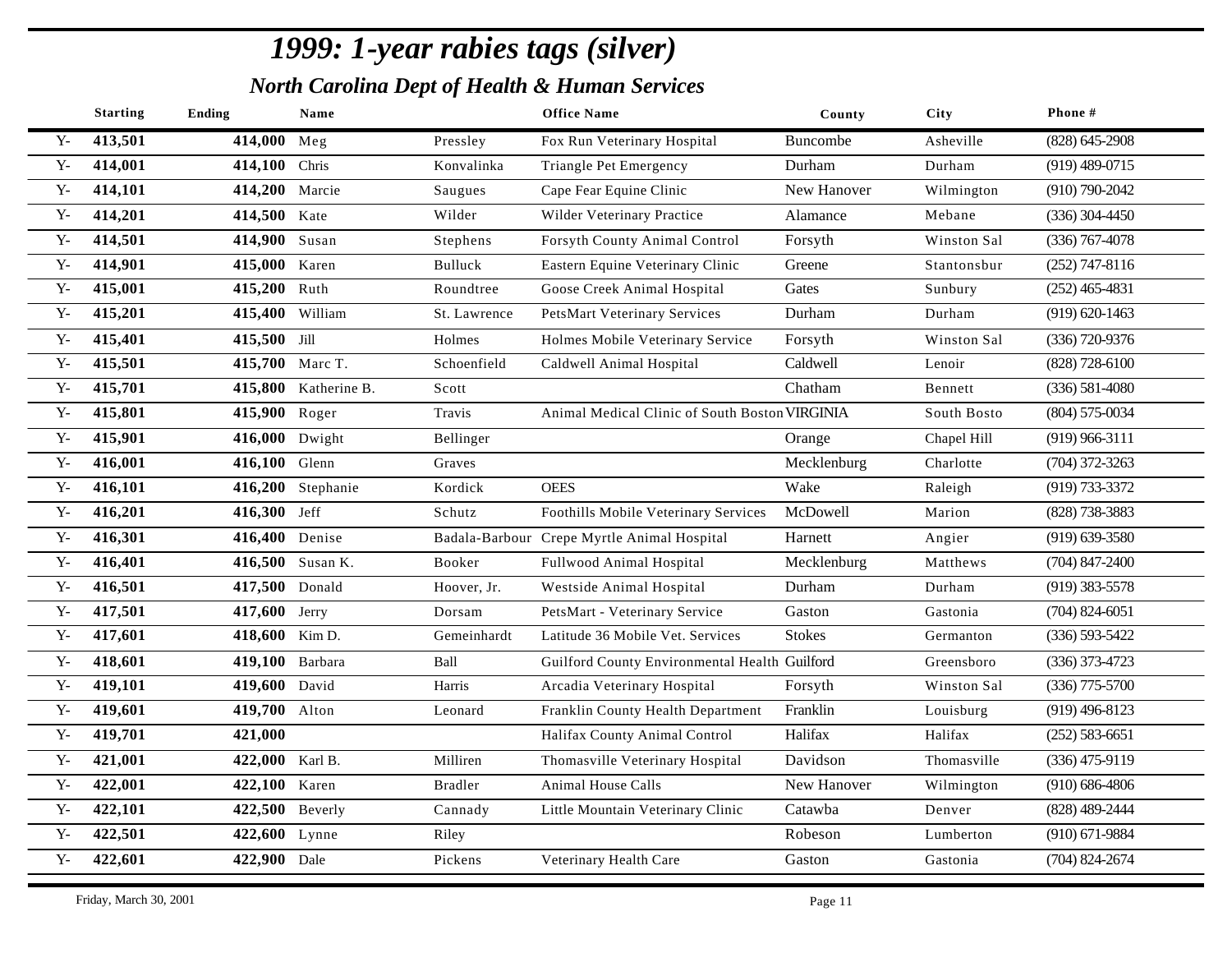|                | <b>Starting</b> | Ending           | Name               |             | <b>Office Name</b>                            | County          | City                 | Phone#             |
|----------------|-----------------|------------------|--------------------|-------------|-----------------------------------------------|-----------------|----------------------|--------------------|
| $Y -$          | 422,901         | 423,400          | Richard            | Killough    | Long Animal Hospital                          | Mecklenburg     | Charlotte            | $(704)$ 523-2996   |
| $\mathbf{Y}$   | 423,401         | 424,400 Darlene  |                    | Lannon      | Lannon's Animal Hospital                      | Pasquotank      | Elizabeth Cit        | $(252)$ 335-7708   |
| $Y -$          | 424,401         | 424,500 Jeff     |                    | Smith       | Mount Herman Animal Clinic                    | <b>VIRGINIA</b> | Danville             | $(804) 836 - 2499$ |
| ${\bf Y}$ -    | 424,501         |                  | 425,000 David B.   | Todd        | Charlotte Veterinary Clinic, PA               | Mecklenburg     | Charlotte            | $(704)$ 537-2272   |
| ${\bf Y}$      | 425,001         | 427,000          |                    |             | New Hanover County Animal Control New Hanover |                 | Wilmington           | $(910)$ 341-4199   |
| $\mathbf{Y}$ - | 427,001         | 428,000 Jesse    |                    | Thompson    | Thompson Animal Hospital                      | Union           | Monroe               | $(704)$ 283-5942   |
| ${\bf Y}$      | 428,001         | 428,100 James E. |                    | Brown       | Northampton County Health Dept.               | Northampton     | Jackson              | $(252) 534 - 5841$ |
| ${\bf Y}$      | 428,101         | 428,300 Marc T.  |                    | Schoenfield | Caldwell Animal Hospital                      | Caldwell        | Lenoir               | (828) 728-6100     |
| ${\bf Y}$ -    | 428,301         |                  | 428,400 Mitchell   | Spindel     | Animal Ark Veterinary Hospital                | Forsyth         | Clemmons             | $(336)$ 778-2738   |
| $Y -$          | 428,401         | 428,800 Stan     |                    | Corbin      | Pleasant Garden Veterinary Hospital           | Guilford        | Greensboro           | $(336)$ 676-8387   |
| $\mathbf{Y}$   | 428,801         | 429,000 Toni     |                    | Sugg        | Piedmont Veterinary Clinic                    | Orange          | Hillsboroug          | (919) 732-2569     |
| ${\bf Y}$      | 429,001         | 429,200 Laura    |                    | Pearson     | Mountain Laurel Mobile Vet Services           | Caldwell        | Lenoir               | $(828)$ 758-7860   |
| ${\bf Y}$      | 429,201         |                  | 429,600 Donna L.   | Warren      | Lake Cross Veterinary Hospital                | Mecklenburg     | Huntersville         | $(704)$ 948-6300   |
| ${\bf Y}$      | 429,601         | 429,900 Dale     |                    | Pickens     | Veterinary Health Care                        | Gaston          | Gastonia             | $(704)$ 824-2674   |
| ${\bf Y}$      | 429,901         | 430,000 James    |                    | Schacht     | <b>Idlewild Animal Hospital</b>               | Mecklenburg     | Charlotte            | $(704)$ 535-6688   |
| ${\bf Y}$      | 430,001         |                  | 430,500 Robert Lee | Glenn       | Indian Trail Animal Hospital                  | Union           | <b>Indian Trail</b>  | $(704)$ 821-7040   |
| ${\bf Y}$      | 430,501         | 431,000 Jenny    |                    | Artman      | All Pet Care Clinic                           | Mecklenburg     | Pineville            | $(704)$ 542-8339   |
| ${\bf Y}$      | 431,001         |                  | 431,100 Kimberly   | Mitchell    | Maiden Small Animal Hospital                  | Catawba         | Maiden               | $(828)$ 428-0010   |
| ${\bf Y}$      | 431,101         |                  | 431,200 Mark A.    | McMahon     | <b>Burke Animal Clinic</b>                    | <b>Burke</b>    | Morganton            | $(828)$ 437-0481   |
| ${\bf Y}$      | 431,201         | 432,000 Carl     |                    | Cornell     | Sardis Animal Clinic                          | Mecklenburg     | Charlotte            | $(704)$ 847-4796   |
| $Y -$          | 432,001         | 432,500 Kim D.   |                    | Gemeinhardt | Latitude 36 Mobile Vet. Services              | <b>Stokes</b>   | Germanton            | $(336) 593 - 5422$ |
| $Y -$          | 432,501         | 432,700 Beverly  |                    | Cannady     | Little Mountain Veterinary Clinic             | Catawba         | Denver               | (828) 489-2444     |
| $Y -$          | 432,701         | 432,800 Robert   |                    | Krawczyk    | PetsMart/Pet Hospital of Greensboro           | Guilford        | Greensboro           | $(336)$ 218-7174   |
| $Y -$          | 432,801         |                  | 433,100 Denise R.  | Glander     | Lake Hickory Veterinary Hospital              | Caldwell        | <b>Granite Falls</b> | $(828)$ 396-7002   |
| $Y -$          | 433,101         |                  | 433,400 Katherine  | Armstrong   | Monroe Animal Hospital                        | Union           | Monroe               | $(704)$ 289-5242   |
| $Y -$          | 433,401         | 433,600          | Ruth               | Roundtree   | Goose Creek Animal Hospital                   | Gates           | Sunbury              | $(252)$ 465-4831   |
| $\mathbf{Y}$   | 433,601         | 434,100 Kay      |                    | Lawrence    | Lake Country Animal Hospital                  | Halifax         | Roanoke Ra           | $(252)$ 308-1882   |
| $\mathbf{Y}$   | 434,101         | 435,100 Marc T.  |                    | Schoenfield | Caldwell Animal Hospital                      | Caldwell        | Lenoir               | (828) 728-6100     |
| ${\bf Y}$      | 435,101         | 435,200 Brenda   |                    | Bishop      | Sport Horse Associates                        | Moore           | Carthage             | $(910)$ 949-3878   |
| ${\bf Y}$ -    | 435,201         | 435,500 Barbara  |                    | Farmer      | Linville Animal Hospital                      | Avery           | Linville             | (828) 733-0672     |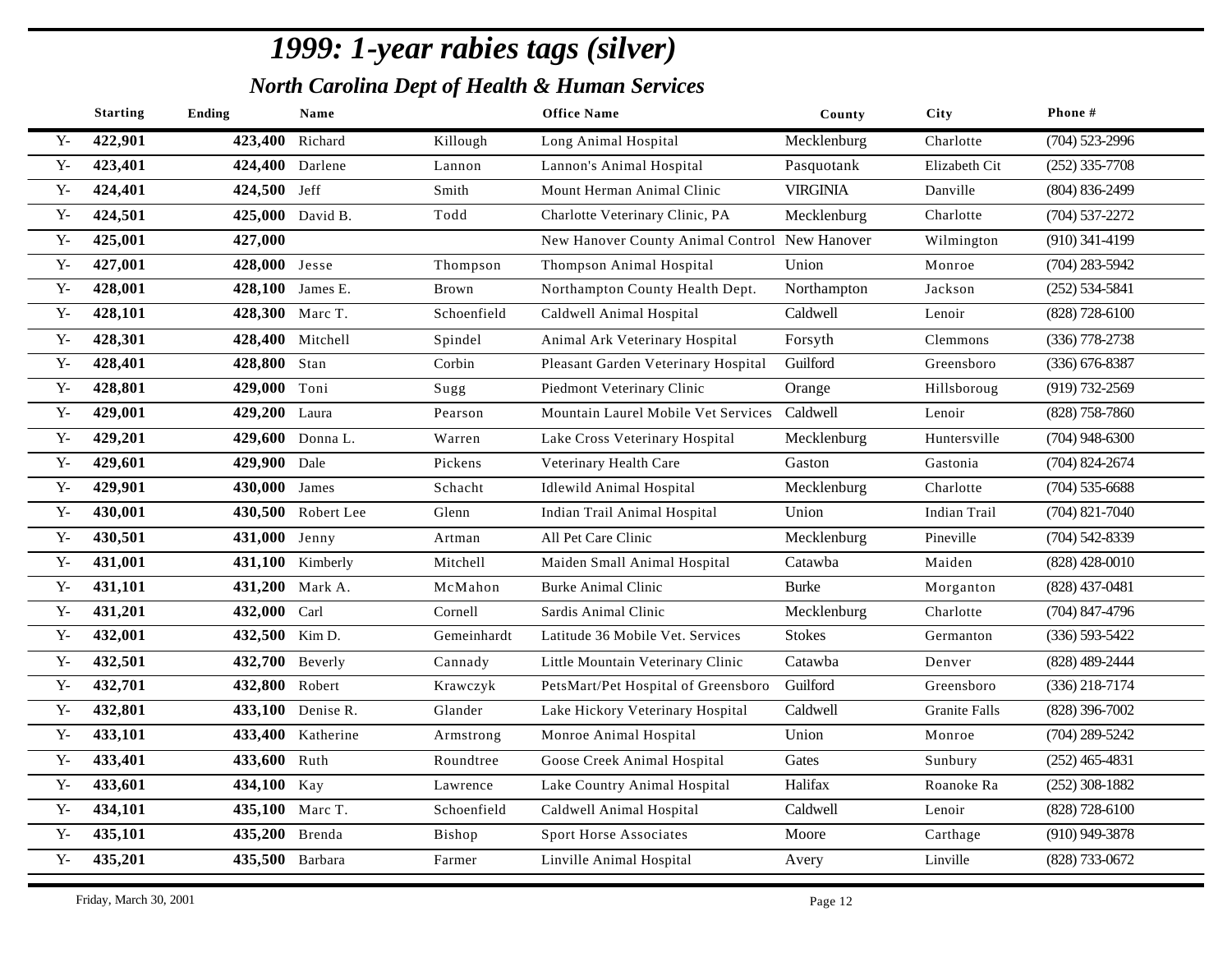|              | <b>Starting</b> | Ending          | Name               |              | <b>Office Name</b>                            | County      | <b>City</b>    | Phone#             |
|--------------|-----------------|-----------------|--------------------|--------------|-----------------------------------------------|-------------|----------------|--------------------|
| $Y -$        | 435,501         |                 | 436,500 Kenneth W. | Hill         | Animal Hospital                               | Catawba     | Hickory        | (828) 322-1135     |
| ${\bf Y}$    | 436,501         | 437,000 J.W.    |                    | Inscoe       | Newton Veterinary Clinic                      | Catawba     | Newton         | $(828)$ 464-5020   |
| $Y -$        | 437,001         | 437,100 Sara    |                    | Busch        | Dr. Busch's Mobile Vet Services               | Durham      | Durham         | $(919)$ 957-8314   |
| $Y -$        | 437,101         | 437,400 Jennie  |                    | Stewart      | Stewart's Mountain View Animal Hosp Mitchell  |             | Spruce Pine    | $(828)$ 765-7059   |
| $Y -$        | 437,401         | 437,700         |                    |              | Durham County Animal Control                  | Durham      | Durham         | $(919) 560 - 0630$ |
| $Y -$        | 437,701         | 438,700 Robert  |                    | Browning     | Cherryville Animal Hospital, PA               | Gaston      | Cherryville    | $(704)$ 435-5475   |
| ${\bf Y}$    | 438,701         | 438,800 Stacy   |                    | Branch       | <b>Branch Veterinary Practice</b>             | Johnston    | Clayton        | $(919) 550 - 0217$ |
| $Y -$        | 438,801         | 439,000 Adam    |                    | Wynn         | Humane Society of Charlotte                   | Mecklenburg | Charlotte      | $(704)$ 377-0536   |
| $Y -$        | 439,001         | 439,500         | William            | Cooper       | St. Francis Hospital for Animals              | Mecklenburg | Charlotte      | $(704)$ 527-2030   |
| $Y -$        | 439,501         |                 | 439,800 Chief Roy  | Davis        | Kill Devil Hills Police Department            | Dare        | Kill Devil Hil | $(252)$ 480-4036   |
| $Y -$        | 439,801         |                 | 440,000 Susan K.   | Booker       | Fullwood Animal Hospital                      | Mecklenburg | Matthews       | $(704)$ 847-2400   |
| ${\bf Y}$    | 440,001         |                 | 440,800 Kimberly   | Mitchell     | Maiden Small Animal Hospital                  | Catawba     | Maiden         | $(828)$ 428-0010   |
| $Y -$        | 440,801         | 440,900 William |                    | St. Lawrence | <b>PetsMart Veterinary Services</b>           | Durham      | Durham         | $(919) 620 - 1463$ |
| ${\bf Y}$    | 440,901         | 441,000 Joann   |                    | Lackey       | Avery Animal Hospital                         | Avery       | Newland        | (828) 733-9810     |
| ${\bf Y}$    | 441,001         | 441,500 Robert  |                    | Stipp        | Clear Creek Animal Hospital                   | Mecklenburg | Charlotte      | $(704)$ 537-8405   |
| ${\bf Y}$    | 441,501         | 442,500 Toni    |                    | Sugg         | Piedmont Veterinary Clinic                    | Orange      | Hillsboroug    | $(919) 732 - 2569$ |
| ${\bf Y}$    | 442,501         |                 | 442,600 Bayne E.   | Miller       | Davie Veterinary Clinic                       | Davie       | Mocksville     | $(336)$ 751-5931   |
| ${\bf Y}$    | 442,601         | 442,700 Clint   |                    | Lowery       | East Ridge Animal Hospital                    | Gaston      | Gastonia       | $(704)$ 869-9400   |
| ${\bf Y}$ -  | 442,701         | 443,000 Denise  |                    |              | Badala-Barbour Crepe Myrtle Animal Hospital   | Harnett     | Angier         | $(919)$ 639-3580   |
| ${\bf Y}$    | 443,001         | 444,000         | Barbara            | Ball         | Guilford County Environmental Health Guilford |             | Greensboro     | $(336)$ 373-4723   |
| $\mathbf{Y}$ | 444,001         | 444,500 James   |                    | Marais       | Foothills Animal Clinic                       | Rutherford  | Forest City    | $(828)$ 248-2168   |
| $Y -$        | 444,501         | 444,800         |                    |              | Vance County Animal Control                   | Vance       | Henderson      | $(252)$ 492-3136   |
| ${\bf Y}$    | 444,801         |                 | 444,900 Mitchell   | Spindel      | Animal Ark Veterinary Hospital                | Forsyth     | Clemmons       | $(336)$ 778-2738   |
| ${\bf Y}$ -  | 444,901         | 445,200 Beverly |                    | Cannady      | Little Mountain Veterinary Clinic             | Catawba     | Denver         | (828) 489-2444     |
| ${\bf Y}$    | 445,201         |                 | 445,700 G. Wayne   | Jones        | Lincolnton Animal Hospital                    | Lincoln     | Lincolnton     | $(704) 732 - 0728$ |
| ${\bf Y}$    | 445,701         | 446,000         | Roger R.           | Holt         | East Bend Animal Clinic                       | Yadkin      | East Bend      | $(336) 699 - 8344$ |
| $\mathbf{Y}$ | 446,001         |                 | 446,300 Robert M.  | Sheegog, Jr. | <b>Onslow Animal Hospital</b>                 | Onslow      | Jacksonville   | $(910)$ 347-1219   |
| $\mathbf{Y}$ | 446,301         |                 | 446,500 Jerry M.   | <b>Boles</b> | Carmel Animal Hospital                        | Mecklenburg | Charlotte      | $(704)$ 541-0043   |
| ${\bf Y}$    | 446,501         | 447,100 Curt    |                    | Locklear     | Southeastern Veterinary Hospital              | Robeson     | Lumberton      | (910) 739-9411     |
| ${\bf Y}$ -  | 447,001         | 447,500 Richard |                    | Killough     | Long Animal Hospital                          | Mecklenburg | Charlotte      | $(704)$ 523-2996   |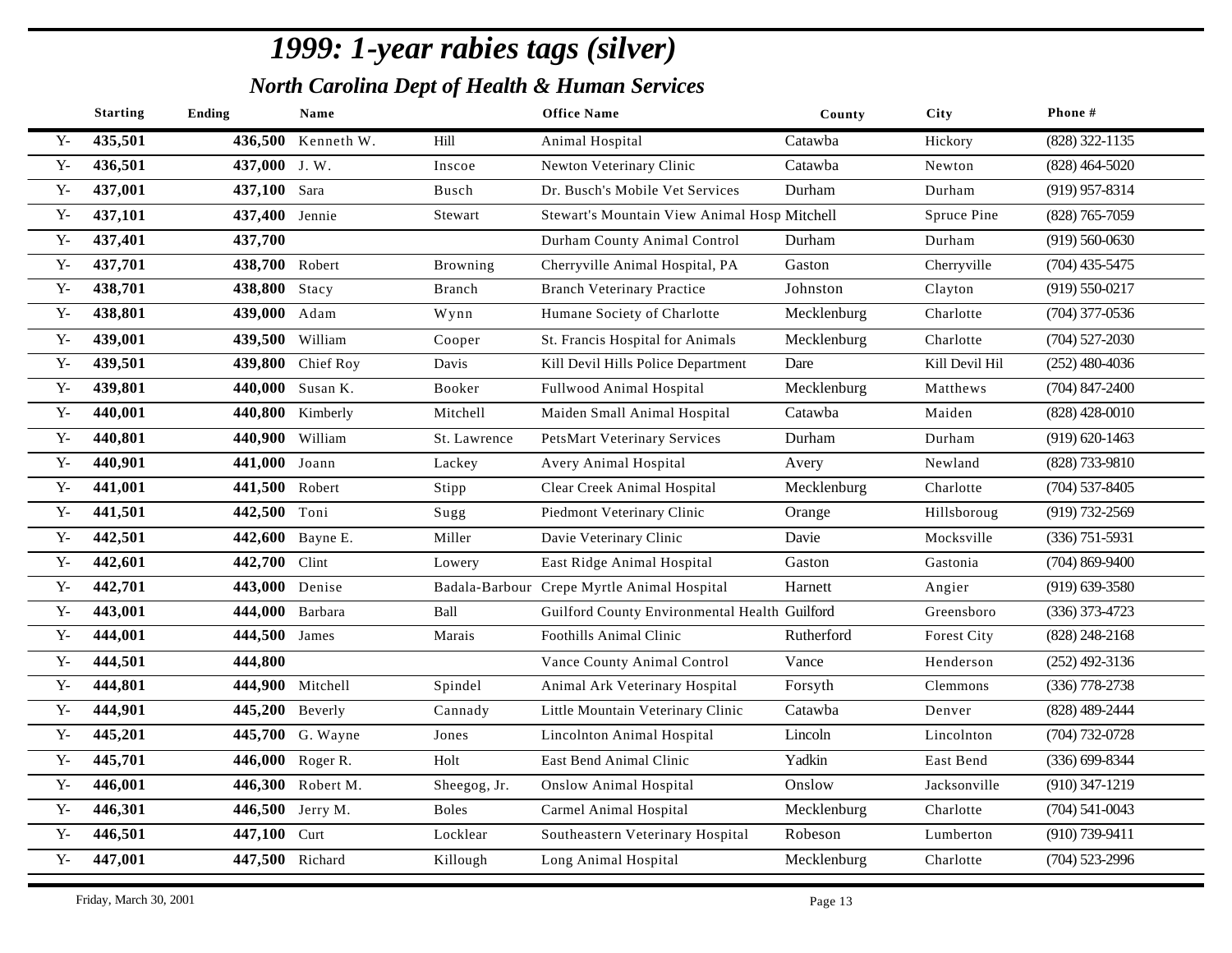|              | <b>Starting</b> | Ending           | Name                   |               | <b>Office Name</b>                            | County       | City         | Phone#             |
|--------------|-----------------|------------------|------------------------|---------------|-----------------------------------------------|--------------|--------------|--------------------|
| $Y -$        | 447,501         | 447,800 Larry    |                        | Bunn          | Forsyth County Health Dept                    | Forsyth      | Winston-Sal  | $(336)$ 727-2786   |
| $\mathbf{Y}$ | 447,801         | 448,000 Zane C.  |                        | <b>Bowles</b> | <b>Stanly Animal Clinic</b>                   | Stanly       | Albemarle    | $(704)$ 982-8611   |
| $Y -$        | 448,001         |                  | 448,200 Katherine      | Queck         | The Carolinas Animal Hospital                 | Mecklenburg  | Charlotte    | $(704)$ 588-9788   |
| $\mathbf{Y}$ | 448,201         |                  | 449,000 James O.       | Arnold        | Harmony Heights Animal Hospital               | Yadkin       | Yadkinville  | $(336)$ 679-8818   |
| ${\bf Y}$    | 449,001         | 449,500 Stanley  |                        | Robinson      | Robinson Veterinary Clinic                    | Catawba      | Newton       | $(828)$ 294-2900   |
| $Y -$        | 449,501         |                  | 450,300 James O.       | Arnold        | Harmony Heights Animal Hospital               | Yadkin       | Yadkinville  | $(336) 679 - 8818$ |
| $Y -$        | 450,301         | 450,500 Clyde    |                        | <b>Brooks</b> | Mountain View Veterinary Hospital             | Transylvania | Brevard      | (828) 884-4775     |
| $Y -$        | 450,501         |                  | 450,600 Donna L.       | Warren        | Lake Cross Veterinary Hospital                | Mecklenburg  | Huntersville | $(704)$ 948-6300   |
| $Y -$        | 450,601         | 451,000          |                        |               | Macon County Public Health Center             | Macon        | Franklin     | (828) 349-2081     |
| ${\bf Y}$    | 451,001         | 451,200 Susan    |                        | Stephens      | Forsyth County Animal Control                 | Forsyth      | Winston Sal  | $(336)$ 767-4078   |
| $\mathbf{Y}$ | 451,201         | 451,500 Danny    |                        | Wright        |                                               | Anson        | Polkton      | $(704)$ 694-6252   |
| ${\bf Y}$    | 451,501         |                  | 452,000 Charles E.     | Franklin      | Academy Animal Hospital, PA                   | Onslow       | Jacksonville | $(910)$ 353-3131   |
| ${\bf Y}$    | 452,001         | 452,800 Ben      |                        | Shelton       | Shelton Veterinary Clinic                     | Martin       | Williamston  | $(252)$ 792-2808   |
| ${\bf Y}$ -  | 452,801         | 453,000          | Clint                  | Lowery        | East Ridge Animal Hospital                    | Gaston       | Gastonia     | $(704)$ 869-9400   |
| ${\bf Y}$    | 453,201         | 453,300 Wendy    |                        | Simpson       | The Cat Hospital                              | Durham       | Durham       | $(919)$ 489-5142   |
| ${\bf Y}$    | 453,301         | 453,400 Maria    |                        | Mendoza       | <b>Stage Road Animal Hospital</b>             | Harnett      | Angier       | $(919)$ 639-3698   |
| ${\bf Y}$    | 453,401         |                  | 453,500 Shannon        | Jennings      | c/o Carroll's Foods                           | Duplin       | Warsaw       | (910) 293-3434     |
| $Y -$        | 453,501         |                  | 454,500 Animal Control |               | <b>Edgecombe County Health Dept</b>           | Edgecombe    | Tarboro      | $(252)$ 641-7520   |
| ${\bf Y}$ -  | 454,501         | 454,600 Patricia |                        | Jordan        | Coastal Cat Clinic                            | Onslow       | Jacksonville | $(910)$ 353-7676   |
| ${\bf Y}$ -  | 454,601         |                  | 455,000 William M.     | Martin        | Fletcher Animal Hospital                      | Henderson    | Fletcher     | $(828) 684 - 4244$ |
| $Y -$        | 455,001         | 455,200 William  |                        | St. Lawrence  | <b>PetsMart Veterinary Services</b>           | Durham       | Durham       | $(919) 620 - 1463$ |
| $Y -$        | 455,201         | 455,400          |                        |               | New Hanover County Animal Control New Hanover |              | Wilmington   | $(910)$ 341-4199   |
| $Y -$        | 455,401         | 455,600 Beverly  |                        | Cannady       | Little Mountain Veterinary Clinic             | Catawba      | Denver       | (828) 489-2444     |
| ${\bf Y}$ -  | 455,601         | 455,800          | Dale                   | Pickens       | Veterinary Health Care                        | Gaston       | Gastonia     | $(704)$ 824-2674   |
| ${\bf Y}$    | 455,800         | 456,000 Thomas   |                        | Schell        | Timbercreek Veterinary Hospital               | Yadkin       | Jonesville   | $(336) 526 - 6013$ |
| ${\bf Y}$    | 456,001         | 456,100 Kristine |                        | Rook          | <b>Coastal Animal Hospital</b>                | Dare         | Kitty Hawk   | $(252)$ 261-3960   |
| ${\bf Y}$    | 456,101         | 456,200 John     |                        | Hendren       | Davidson County Animal Control                | Davidson     | Lexington    | $(336)$ 242-2310   |
| $Y -$        | 456,201         | 456,300          |                        |               | Dare County Animal Shelter                    | Manteo       | Manteo       | $(252)$ 473-1101   |
| $Y -$        | 456,301         | 456,500 Gus      |                        | Keel          | Keel's Critter Clinic                         | Martin       | Robersonvill | $(252)$ 795-4445   |
| ${\bf Y}$ -  | 456,501         |                  | 457,000 G. Wayne       | Jones         | Lincolnton Animal Hospital                    | Lincoln      | Lincolnton   | $(704) 732 - 0728$ |